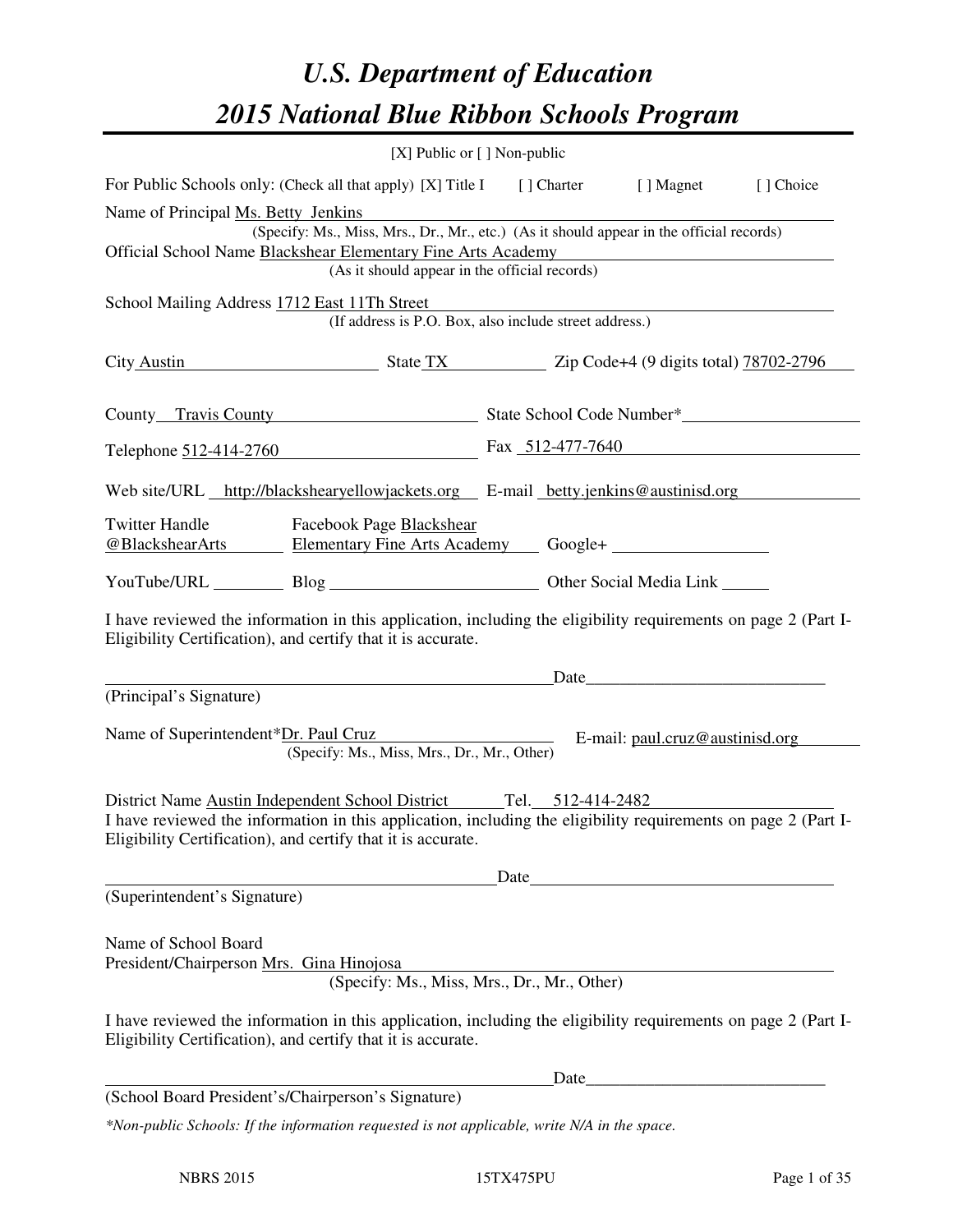#### **Include this page in the school's application as page 2.**

The signatures on the first page of this application (cover page) certify that each of the statements below, concerning the school's eligibility and compliance with U.S. Department of Education and National Blue Ribbon Schools requirements, are true and correct.

- 1. The school configuration includes one or more of grades K-12. (Schools on the same campus with one principal, even a K-12 school, must apply as an entire school.)
- 2. The school has made its Annual Measurable Objectives (AMOs) or Adequate Yearly Progress (AYP) each year for the past two years and has not been identified by the state as "persistently dangerous" within the last two years.
- 3. To meet final eligibility, a public school must meet the state's AMOs or AYP requirements in the 2014-2015 school year and be certified by the state representative. Any status appeals must be resolved at least two weeks before the awards ceremony for the school to receive the award.
- 4. If the school includes grades 7 or higher, the school must have foreign language as a part of its curriculum.
- 5. The school has been in existence for five full years, that is, from at least September 2009 and each tested grade must have been part of the school for the past three years.
- 6. The nominated school has not received the National Blue Ribbon Schools award in the past five years: 2010, 2011, 2012, 2013, or 2014.
- 7. The nominated school has no history of testing irregularities, nor have charges of irregularities been brought against the school at the time of nomination. The U.S. Department of Education reserves the right to disqualify a school's application and/or rescind a school's award if irregularities are later discovered and proven by the state.
- 8. The nominated school or district is not refusing Office of Civil Rights (OCR) access to information necessary to investigate a civil rights complaint or to conduct a district-wide compliance review.
- 9. The OCR has not issued a violation letter of findings to the school district concluding that the nominated school or the district as a whole has violated one or more of the civil rights statutes. A violation letter of findings will not be considered outstanding if OCR has accepted a corrective action plan from the district to remedy the violation.
- 10. The U.S. Department of Justice does not have a pending suit alleging that the nominated school or the school district as a whole has violated one or more of the civil rights statutes or the Constitution's equal protection clause.
- 11. There are no findings of violations of the Individuals with Disabilities Education Act in a U.S. Department of Education monitoring report that apply to the school or school district in question; or if there are such findings, the state or district has corrected, or agreed to correct, the findings.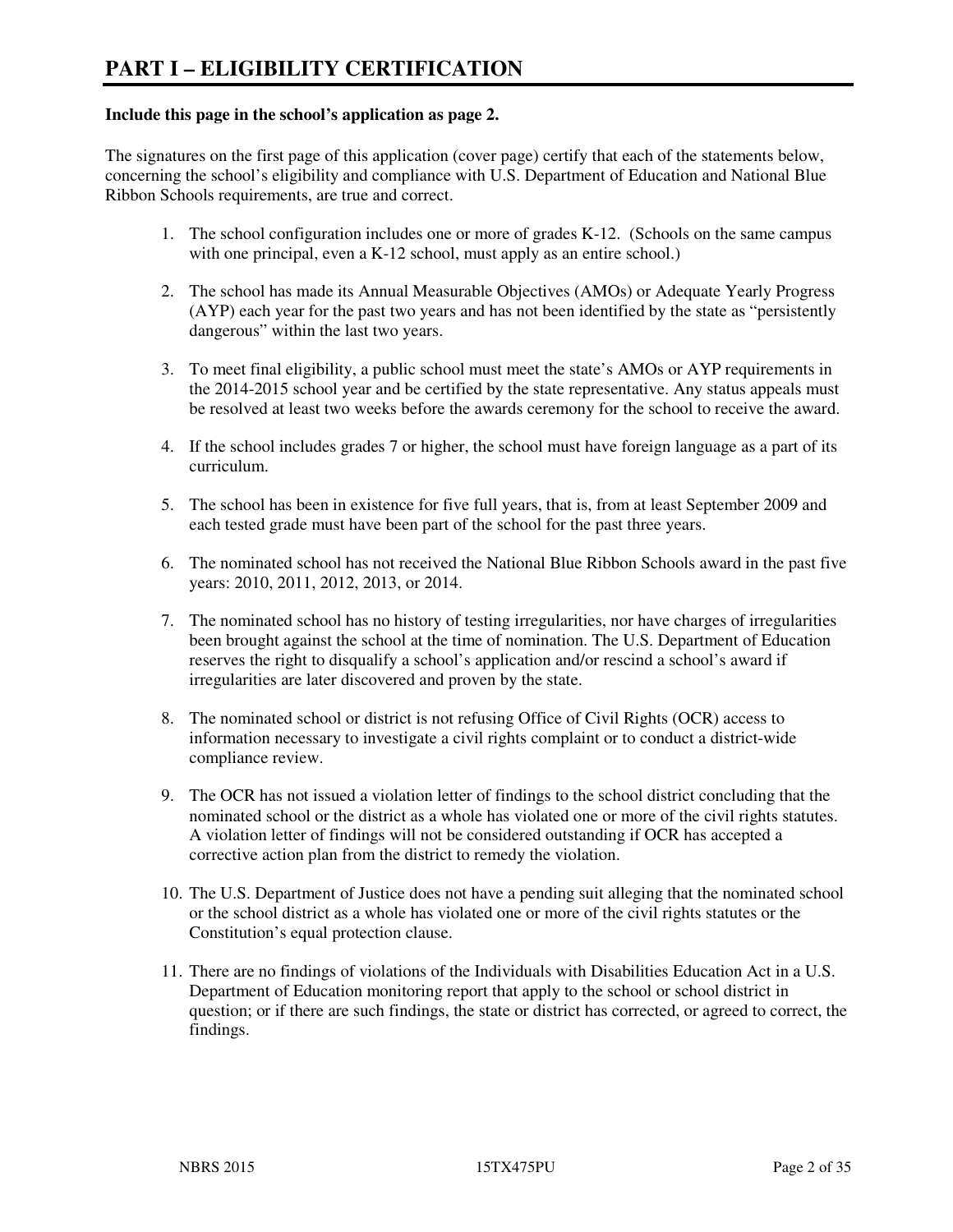# **PART II - DEMOGRAPHIC DATA**

#### **All data are the most recent year available.**

**DISTRICT** (Question 1 is not applicable to non-public schools)

| -1. | Number of schools in the district | 84 Elementary schools (includes K-8) |
|-----|-----------------------------------|--------------------------------------|
|     | (per district designation):       | 18 Middle/Junior high schools        |
|     |                                   | 16 High schools                      |
|     |                                   | 1 K-12 schools                       |

#### 119 TOTAL

**SCHOOL** (To be completed by all schools)

- 2. Category that best describes the area where the school is located:
	- [X] Urban or large central city
	- [ ] Suburban with characteristics typical of an urban area
	- [ ] Suburban
	- [ ] Small city or town in a rural area
	- [ ] Rural
- 3. 3 Number of years the principal has been in her/his position at this school.
- 4. Number of students as of October 1 enrolled at each grade level or its equivalent in applying school:

| Grade                           | # of         | # of Females | <b>Grade Total</b> |
|---------------------------------|--------------|--------------|--------------------|
|                                 | <b>Males</b> |              |                    |
| <b>PreK</b>                     | 18           | 19           | 37                 |
| K                               | 27           | 23           | 50                 |
| $\mathbf{1}$                    | 29           | 21           | 50                 |
| $\mathbf{2}$                    | 18           | 21           | 39                 |
| 3                               | 16           | 19           | 35                 |
| 4                               | 14           | 19           | 33                 |
| 5                               |              | 20           | 27                 |
| 6                               | 0            | 0            | $\theta$           |
| 7                               | 0            | $\Omega$     | 0                  |
| 8                               | 0            | 0            | 0                  |
| 9                               | $\theta$     | 0            | 0                  |
| 10                              | 0            | 0            | 0                  |
| 11                              | 0            | 0            | $\theta$           |
| 12                              | 0            | 0            | 0                  |
| <b>Total</b><br><b>Students</b> | 129          | 142          | 271                |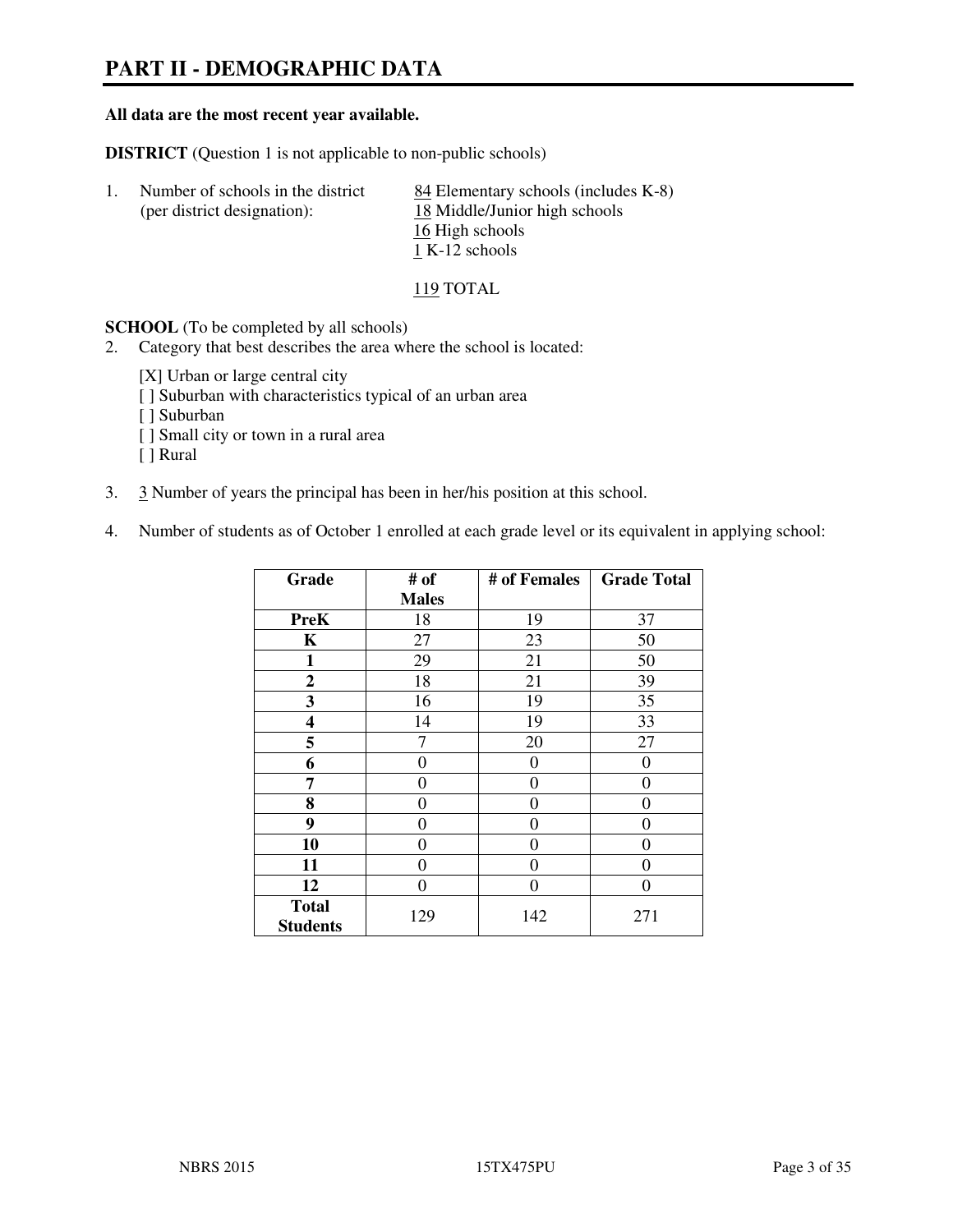the school: 0 % Asian

5. Racial/ethnic composition of  $1\%$  American Indian or Alaska Native 29 % Black or African American 65 % Hispanic or Latino 0 % Native Hawaiian or Other Pacific Islander 4 % White 1 % Two or more races **100 % Total** 

(Only these seven standard categories should be used to report the racial/ethnic composition of your school. The Final Guidance on Maintaining, Collecting, and Reporting Racial and Ethnic Data to the U.S. Department of Education published in the October 19, 2007 *Federal Register* provides definitions for each of the seven categories.)

6. Student turnover, or mobility rate, during the 2013 - 2014 year: 31%

This rate should be calculated using the grid below. The answer to (6) is the mobility rate.

| <b>Steps For Determining Mobility Rate</b>         | Answer |
|----------------------------------------------------|--------|
| $(1)$ Number of students who transferred to        |        |
| the school after October 1, 2013 until the         | 36     |
| end of the school year                             |        |
| (2) Number of students who transferred             |        |
| <i>from</i> the school after October 1, 2013 until | 32     |
| the end of the school year                         |        |
| (3) Total of all transferred students [sum of      | 68     |
| rows $(1)$ and $(2)$ ]                             |        |
| (4) Total number of students in the school as      | 218    |
| of October 1                                       |        |
| $(5)$ Total transferred students in row $(3)$      |        |
| divided by total students in row (4)               | 0.312  |
| $(6)$ Amount in row $(5)$ multiplied by 100        | 31     |

7. English Language Learners (ELL) in the school: 31 %

83 Total number ELL

 Number of non-English languages represented: 4 Specify non-English languages: Spanish, Arabic, Swahili, Haitian

8. Students eligible for free/reduced-priced meals:  $91\%$ Total number students who qualify: 246

## **Information for Public Schools Only - Data Provided by the State**

The state has reported that  $97\%$  of the students enrolled in this school are from low income or disadvantaged families based on the following subgroup(s): Students eligible for free/reduced-priced meals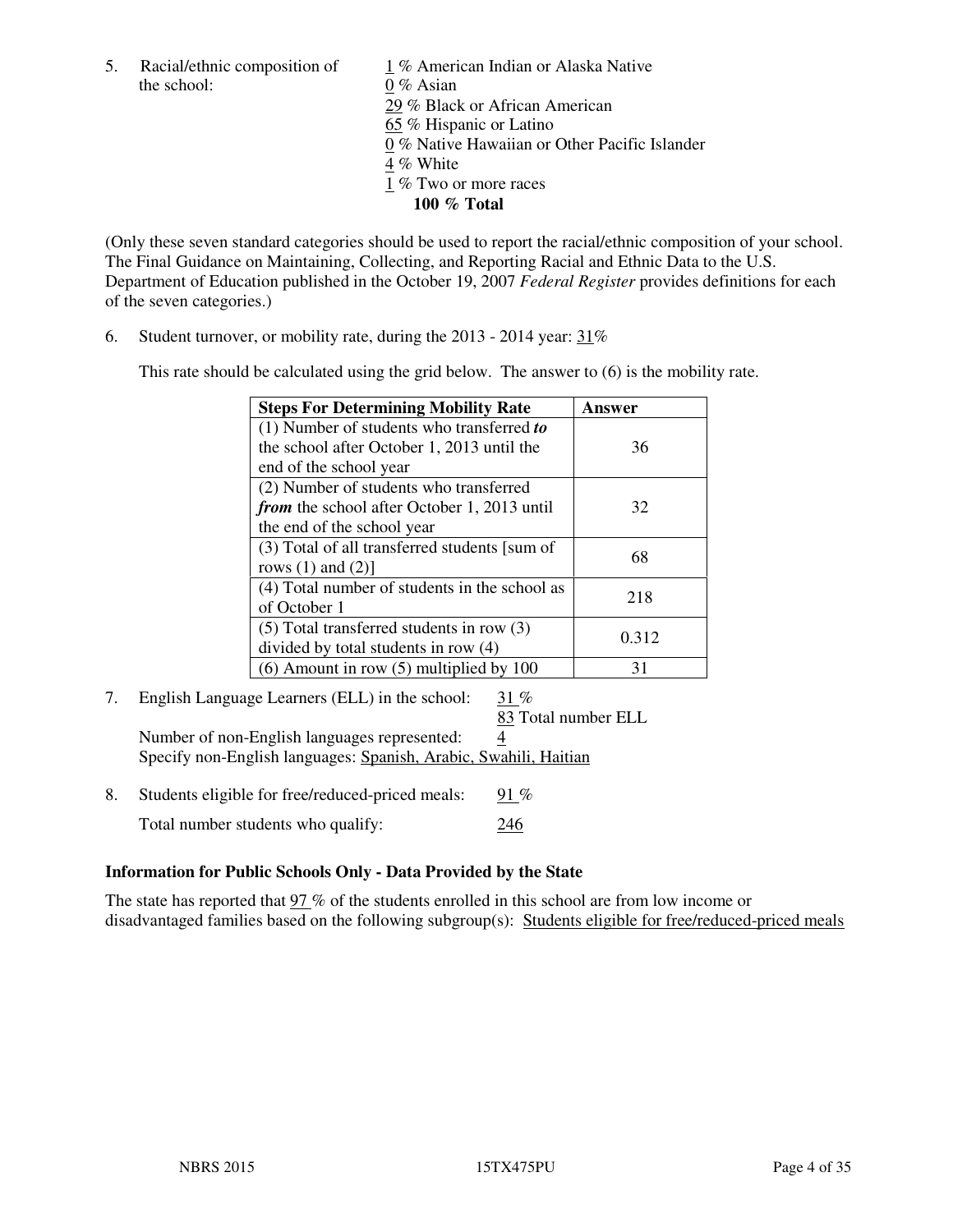9. Students receiving special education services:  $10\%$ 

30 Total number of students served

Indicate below the number of students with disabilities according to conditions designated in the Individuals with Disabilities Education Act. Do not add additional categories.

| 1 Autism                           | 0 Orthopedic Impairment                 |
|------------------------------------|-----------------------------------------|
| 0 Deafness                         | 1 Other Health Impaired                 |
| 0 Deaf-Blindness                   | 14 Specific Learning Disability         |
| 1 Emotional Disturbance            | 8 Speech or Language Impairment         |
| $\underline{0}$ Hearing Impairment | 0 Traumatic Brain Injury                |
| 5 Mental Retardation               | 0 Visual Impairment Including Blindness |
| 0 Multiple Disabilities            | 0 Developmentally Delayed               |
|                                    |                                         |

10. Use Full-Time Equivalents (FTEs), rounded to nearest whole numeral, to indicate the number of personnel in each of the categories below:

|                                       | <b>Number of Staff</b>      |
|---------------------------------------|-----------------------------|
| Administrators                        |                             |
| Classroom teachers                    | 16                          |
| Resource teachers/specialists         |                             |
| e.g., reading, math, science, special |                             |
| education, enrichment, technology,    |                             |
| art, music, physical education, etc.  |                             |
| Paraprofessionals                     | $\mathcal{D}_{\mathcal{L}}$ |
| Student support personnel             |                             |
| e.g., guidance counselors, behavior   |                             |
| interventionists, mental/physical     |                             |
| health service providers,             |                             |
| psychologists, family engagement      |                             |
| liaisons, career/college attainment   |                             |
| coaches, etc.                         |                             |
|                                       |                             |

11. Average student-classroom teacher ratio, that is, the number of students in the school divided by the FTE of classroom teachers, e.g.,  $22:1$  18:1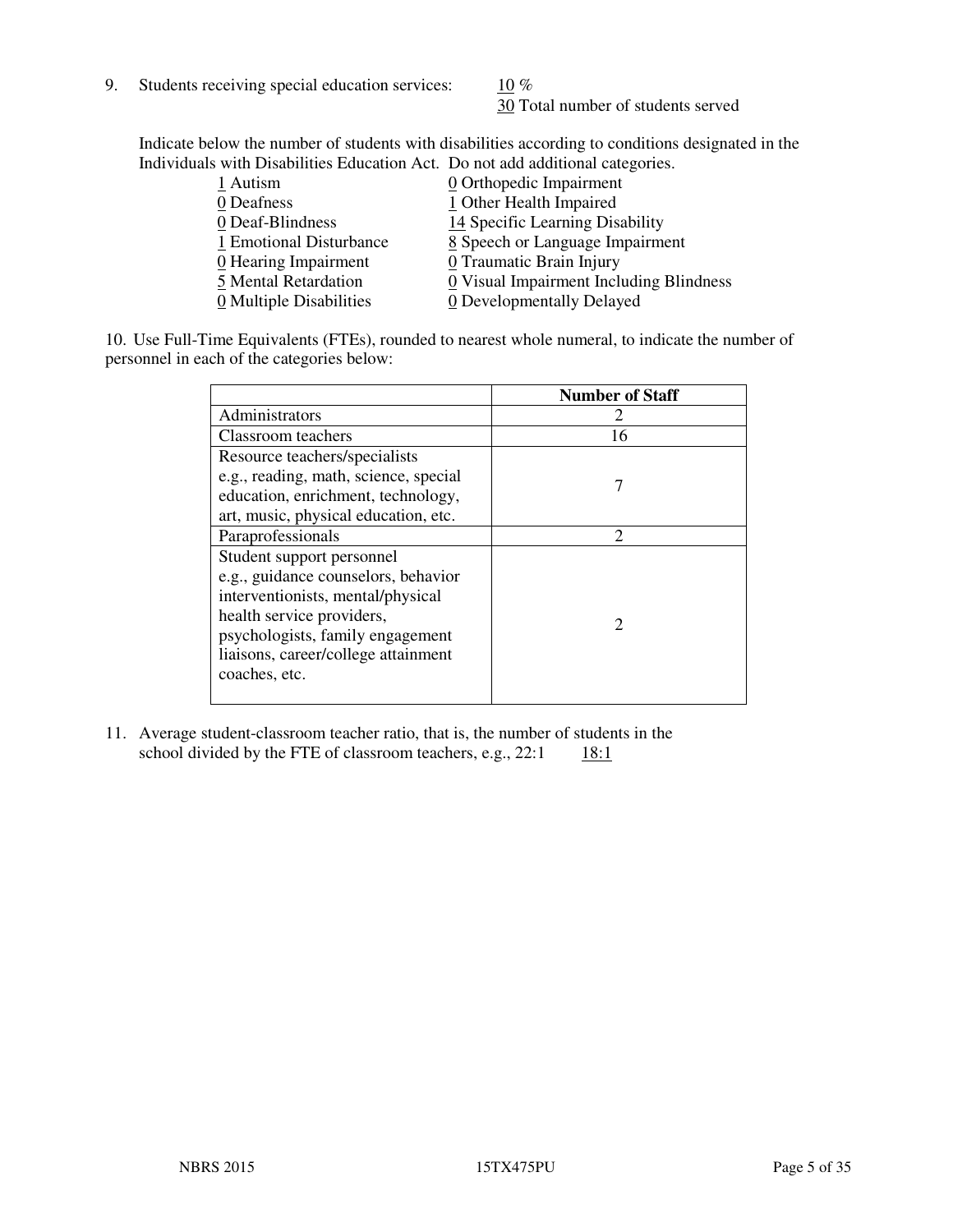12. Show daily student attendance rates. Only high schools need to supply yearly graduation rates.

| <b>Required Information</b> | 2013-2014     | 2012-2013       | 2011-2012 | 2010-2011 | 2009-2010 |
|-----------------------------|---------------|-----------------|-----------|-----------|-----------|
| Daily student attendance    | 97%           | 97%             | 98%       | $17\%$    | 95%       |
| High school graduation rate | $\gamma_{\%}$ | $\mathcal{V}_o$ | $0\%$     | 0%        | 0%        |

#### 13. **For schools ending in grade 12 (high schools)**

Show percentages to indicate the post-secondary status of students who graduated in Spring 2014

| <b>Post-Secondary Status</b>                  |       |
|-----------------------------------------------|-------|
| Graduating class size                         |       |
| Enrolled in a 4-year college or university    | በ‰    |
| Enrolled in a community college               | $0\%$ |
| Enrolled in career/technical training program | $0\%$ |
| Found employment                              | $0\%$ |
| Joined the military or other public service   | 0%    |
| Other                                         |       |

14. Indicate whether your school has previously received a National Blue Ribbon Schools award. Yes No X

If yes, select the year in which your school received the award.

15. Please summarize your school mission in 25 words or less: Students are provided with the knowledge and skills necessary for cognitive, creative, emotional and social growth through sequential study, practice, and reflection, leading to personal and academic success.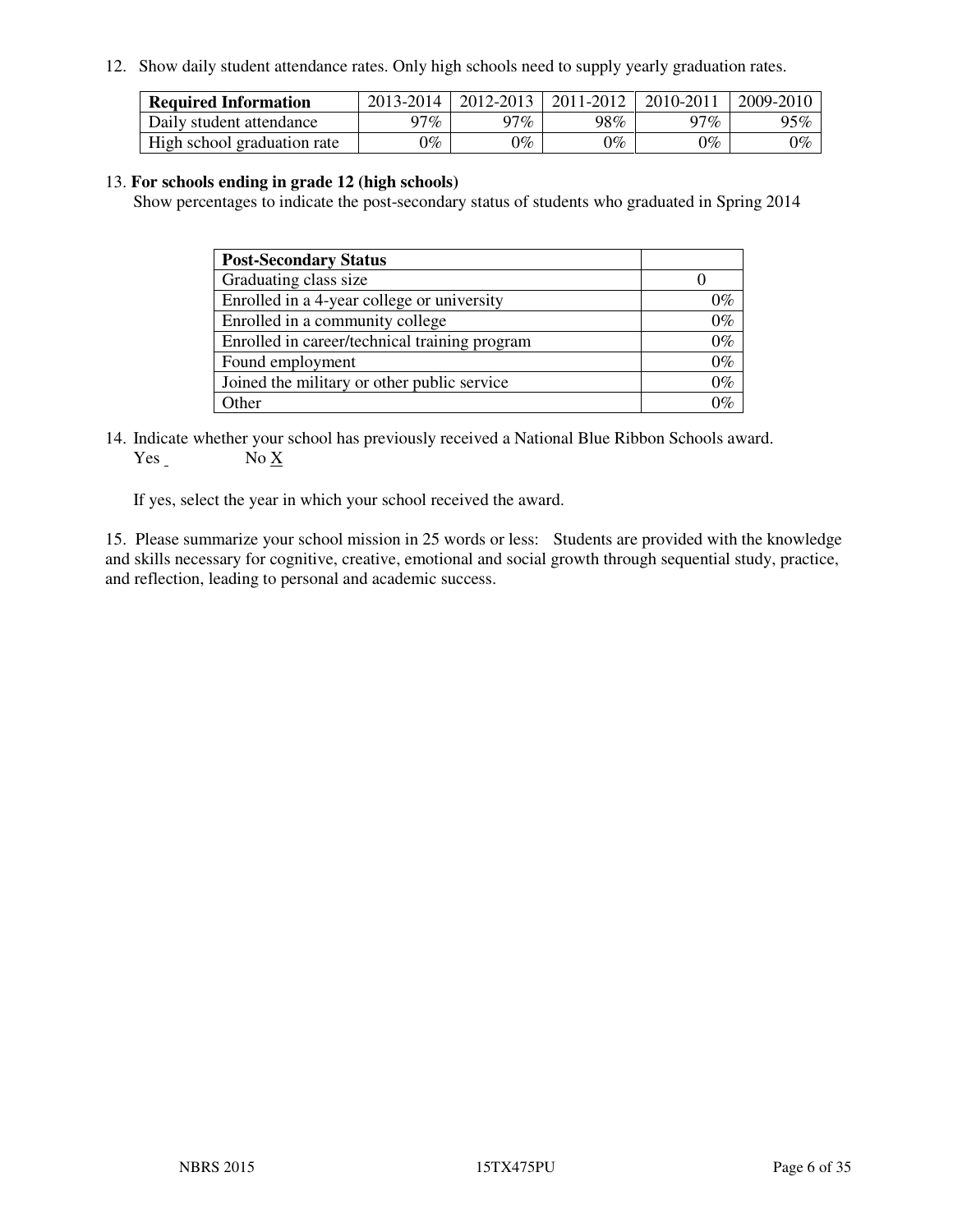# **PART III – SUMMARY**

Blackshear Elementary School opened in 1891 to provide a free, public education to Austin's African-American children during a time when public schools in Austin were segregated. Through the challenging years of desegregation in the Austin Independent School District (AISD), programs and facilities were expanded to service the educational needs of the growing and changing student population. Blackshear's history includes not only historical controversial and academic challenges, but also recent obstacles such as neighborhood gentrification, which has led to a significant decrease in student enrollment over the past 10 years. During the 1999-2000 school year, Blackshear's enrollment was approximately 450 students. Until last school year, enrollment was at half that number of students. The projected student enrollment for the 2014-15 school year remained decreased with only 212 students. However, due to the progressive fine arts curriculum and an academic commitment offered by Blackshear Elementary personnel, the school has been transformed into an academically vibrant and culturally rich campus that is currently ranked as one of the highest performing academic elementary schools in the state with an enrollment of nearly 300 students. This revitalized school is also the first public elementary Fine Arts Academy in AISD.

Currently, the student demographics of Blackshear Elementary Fine Arts Academy are the following: 65% Hispanic, 30% African American and Black, 4% White, and 1% Asian, with 97% of the total student enrollment classified as economically disadvantaged. Additionally, of the nearly 300 enrolled students, 65% are classified as academically "at-risk", a phrase denoting a student who, if left to standard pedagogical and curricular programming methodologies, may not experience academic success in middle school and/or high school. These students are consequently limited in their probability of entering university. Blackshear Elementary is geographically located east of Interstate 35 in one of the highest crime areas in the city. Despite the many challenging factors surrounding our school and students, recent transformative years have empowered our students to thrive academically while enhancing their social-emotional learning and building bonds in both a culturally and creatively rich fine arts community.

Over the past three years, Blackshear Elementary has overcome many of the academic challenges that typically beleaguer an east Austin Title 1 campus by establishing many inspiring partnerships which support and complete the campus's creative and artistic transformation. In addition to little academic background knowledge, many Blackshear students enter school with a lack of exposure to fine arts and enrichment opportunities -- activities that more affluent children participate in outside of school in order to embrace, nurture, and develop their artistic interests. To help reverse this trend, students at Blackshear Elementary Fine Arts Academy are able to experience a range of innovative programs led by highly skilled faculty, community volunteers, and artists. During the normal school day, students receive instruction in creative learning strategies in a multitude of Fine Arts concentrations. Blackshear's alliances with local artists and professional and community organizations offer a myriad of creative and enriching programming for the students. This includes individual and group instruction in artistic expression, ballet and dance, multiple musical instruments, photography, creative movement, and theatre. The breadth of offerings shows that collaboration with more than thirty partnering organizations and artists positively impact students' lives by offering challenging, transformative artistic enrichment to all Blackshear students.

During the same three year timeframe, academic performance has also thrived, as measured by the Texas Education Agency (TEA) accountability rating system. This has resulted in the school earning numerous awards. Blackshear's academic performance in academic year 2013-14 resulted in Blackshear earning all six possible TEA academic distinctions, with high 90 percentage passing rates in all core subjects. In the summer of 2014, Blackshear earned a double honor when it was named a Gold Ribbon elementary school by the Texas nonprofit organization "Children at Risk". TEA also recognized Blackshear as one of a select number of Title I Reward Schools due to its high student academic performance. Such remarkable accomplishments have been realized through the mutual efforts of staff, parents, administrators and community members that collectively embrace a philosophical approach which provides Blackshear students a well-rounded educational experience through quality academic, enrichment and physical exercise programs.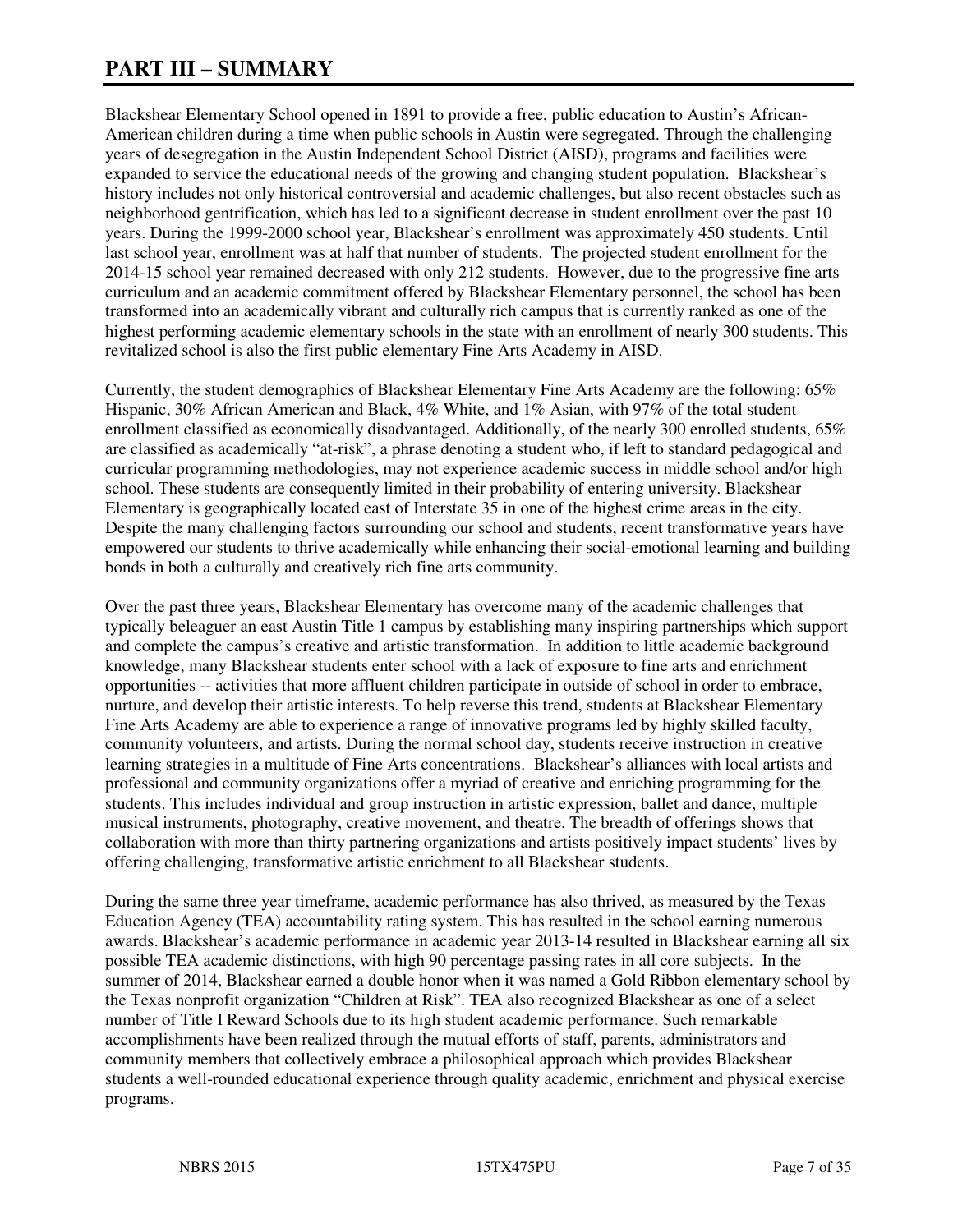Many recent newspaper articles and news outlets have featured and highlighted the successes of Blackshear students, staff, and administration. This media coverage has drawn attention to the effectiveness of the campus's collaborative culture, transformational leadership, academic systems, creative learning, and transformative fine arts initiative. Blackshear Elementary School's innovative and progressive approaches boost economically disadvantaged students to high performance levels that prepare them for future success. The faculty and learning systems remediate and accelerate children up to grade level and provide each student with a strong academic foundation. Additionally, community and professional partnerships enrich the students with fine arts opportunities that actively develop and offer a whole-child learning experience.

Blackshear YellowJackets - "Together, We Educate, Enrich, and Exercise to Excel!"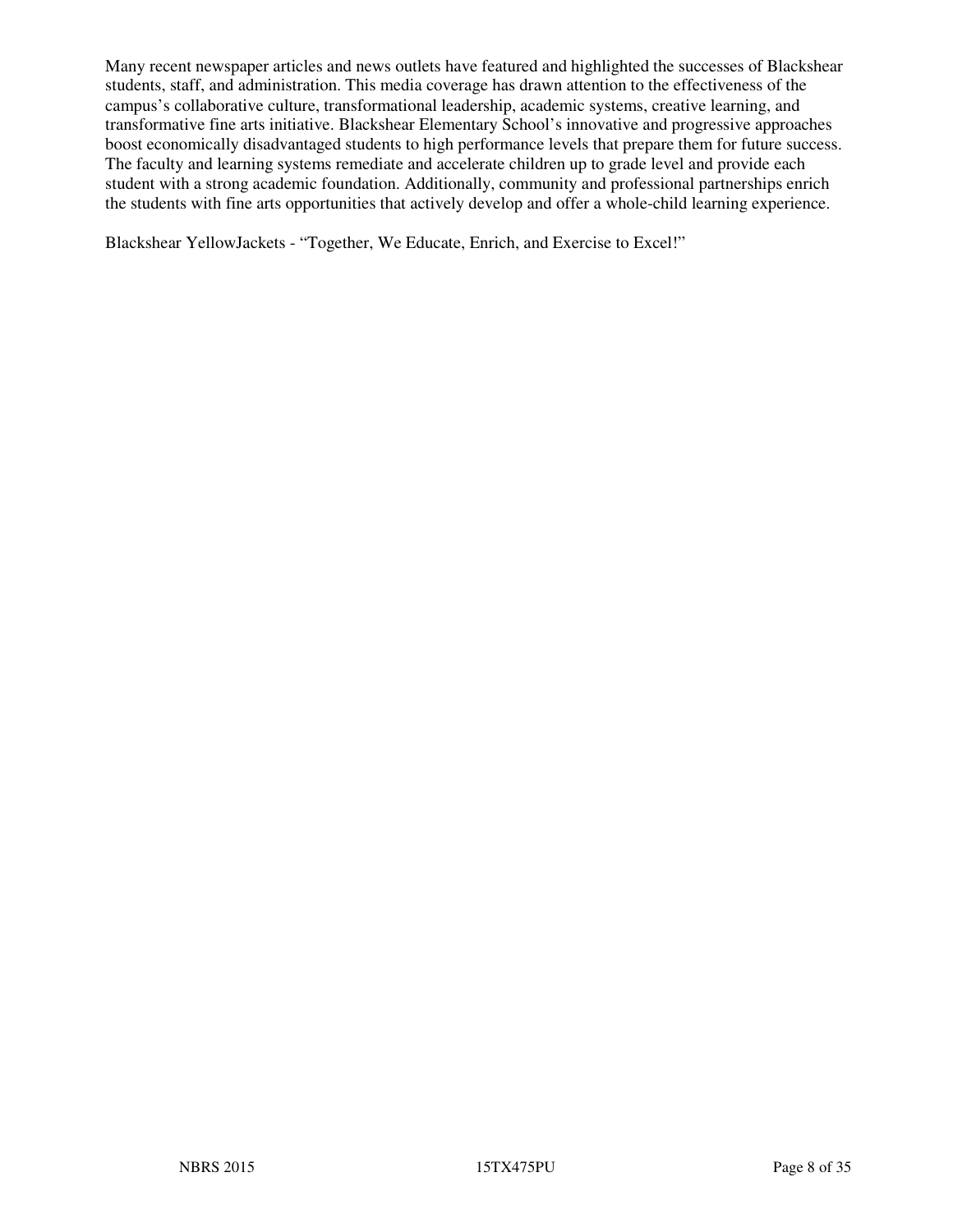## **1. Core Curriculum:**

Blackshear Elementary Fine Arts Academy educators are dedicated to ensuring that every student masters the Texas Essential Knowledge and Skills (TEKS). Beginning each summer, administration, support staff, and teachers meet to analyze campus, district, and state student achievement data. This team conducts a thorough review of available curriculum resources and works diligently to identify effective academic resources aligned to the TEKS, with research based success and effective, pragmatic implementation at schools with similar demographics. Individual student academic and social progress is reviewed and used to plan core instruction and guide development of intervention and enrichment plans. This key step is the beginning of a systemic approach to a school-wide curriculum directly aligned to the TEKS, ending in the production of a grade-level scope and sequence for each content area, clearly delineated weekly lessons, and instructional resources.

Blackshear's reading program is based on "Balanced Literacy", a well-researched approach with positive program outcomes and alignment to the TEKS and national core reading standards. Primary grade level educators implement components of explicit phonics instruction, vocabulary development, shared reading, guided reading, and writing. A foundation of academic English is provided by implementing a unique fluency program of reading, spelling, and defining of the most frequently used words. Each grade level has specific fluency rate goals with year-end expectations. When students reach second grade, they join the campus initiative of spelling the 1,000 most frequently used words. This project culminates with a formal spelling bee in May.

As with reading and writing, comprehension is imperative for student success. Students use common methods for analyzing texts, while being exposed to a variety of genres. A variety of texts are chosen to address student interest and reading level. Teacher-led whole-group discussions are followed by small guided reading groups that focus on homogeneous skills. Teachers' work with small guided reading groups allows for differentiation of instruction based on students' individual academic levels. Such leveling addresses the needs of each student whether they require intervention to accelerate to grade level performance, or extension based on their above-level acquisition of content. Creative learning strategies focusing on comprehension and vocabulary are embedded within instruction.

One distinctive initiative important to students' mathematics success is the numerical fluency program for first through fifth grade in which students must master nine elements of numeracy, from basic math to fractions and decimals. Because the numeracy program is differentiated, each student progresses at their individual pace. Through this process, students in need of additional support are identified and paired with an adult who provides daily intervention. Additionally, high achieving students receive above grade level work to further challenge them. Another defining aspect of Blackshear's mathematics curriculum is a spiraling grade level skill-based resource, the daily math warm-up. This program introduces new skills while reviewing and reinforcing previous skills. Each day is comprised of numeracy practice, daily math warm-ups, and a core lesson aligned to the TEKS. Students are motivated by the "Math License", which students can earn by excellence in mathematics and awarded at assemblies for mathematical achievement.

Blackshear's exceptional science achievement is attributed to systemic application of warm-ups, core lessons, and hands-on experiences. Students begin with a daily science warm-up that reviews previously taught vocabulary and skills while adding new concepts. Teachers also provide lessons extending beyond the classroom. Students participate in science camps, science fairs, and learn nutrition and sustainability through gardening. Students also learn from college students and Professors from Huston-Tillotson, a neighboring university. Additionally, students in grades kindergarten through 2nd grade participate in a "Mad Scientist" enrichment class for additional science experiences.

Social studies TEKS instruction is creatively embedded in meaningful ways. To provide a personal connection and cultural appreciation to the heritage of Blackshear, all staff participated in a book study investigating the history of Blackshear Elementary and its surrounding neighborhood. Students have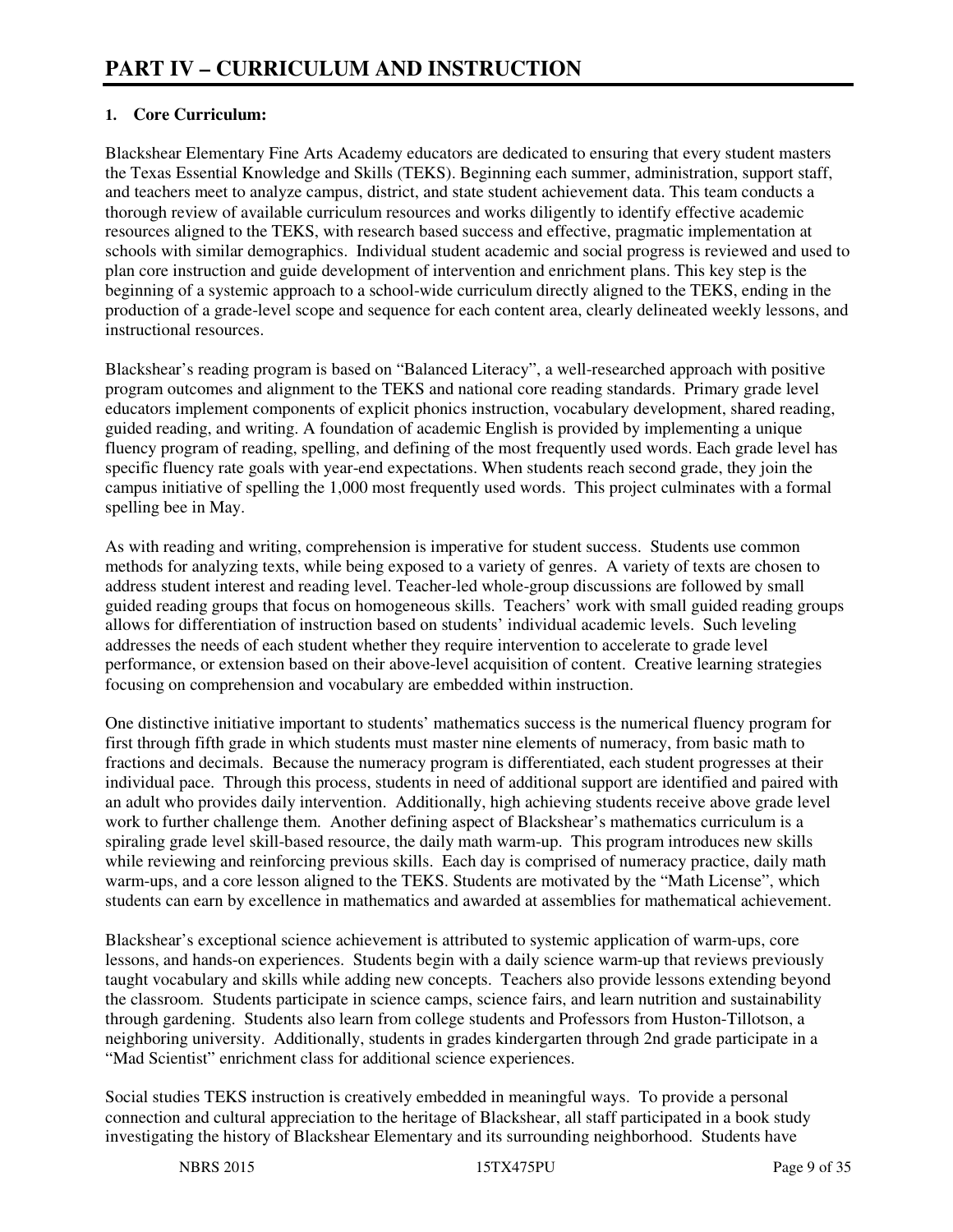interactive learning experiences about their own community and learn United States history through songs. Blackshear Minitropolis, a project sponsored by a business partner, provides students with a 21st century learning experience in social, academic, and real-life skills needed for responsible citizenship that expands their knowledge of different careers. This program supports economics and financial literacy as students participate in an economy, earning fictitious money for school attendance, homework, citizenship and school-based jobs.

To close achievement gaps, educators teach fundamental skills and utilize differentiated instruction and resources. Assessments with common learning objectives are developed at each grade level. This data, shared with administrators and specialists, drives instruction, as it ensures that curriculum is informed by student needs and performance. These checkpoints assist teachers in monitoring progress, which in turn allows for differentiation of instruction and an efficient mode of communication. Students at Blackshear vary widely in their ability and needs, and the curriculum and instruction is designed to meet the needs of all groups. Blackshear's uniquely-designed academic intervention programs, as they are implemented within the core curriculum, are the defining factor in the continued academic success of a school with a Title I distinction.

For schools that offer preschool for three and/or four year old students: additionally in approximately 100 words describe 1) the core curriculum areas provided; 2) the alignment of early childhood and K- Grade 3 academic standards; and 3) any indicators of the impact of early education on school readiness and success in the primary grades.

One of the greatest supports at Blackshear Elementary Fine Arts Academy is early childhood programming, which provides the youngest students opportunities to develop school readiness through a daily, structured environment of learning and social interactions. Pre-kindergarten students develop a sense of personal responsibility as they build a classroom community through cooperation and active participation. Prekindergarten students are exposed to the curricular programs implemented in kindergarten through fifth grade as they are included in special programs of the school. Their specific curriculum is set to encourage expressive language development, as well as both fine and gross motor skills. Math programming is aligned to the skills based numeracy program implemented in grades Kindergarten through fifth grade and teachers incorporate numeracy with all daily activities. Science is a part of the day in pre-kindergarten as evidenced through their room dedicated to Science, in which the world of science is brought into the school building. The practices and procedures established in pre-kindergarten provide students with the necessary prerequisite skills to continue successfully each academic year.

## **2. Other Curriculum Areas:**

Stepping into the halls of Blackshear Elementary Fine Arts Academy, one can't help but notice the "buzz" around campus as students transition from one class to the next. One may see kindergarteners excitedly plié upstairs towards the ballet studio, 3rd graders holding violins under their chins with pride, or the occasional 4th grader practicing a Shakespearean monologue. When the campus set out to become a Fine Arts Academy, it was very important to meaningfully integrate the visual and performing arts as a means to provide all students with the knowledge and skills necessary for cognitive, creative, emotional and social growth through sequential study, practice, and reflection. Blackshear set about accomplishing this arts-rich environment through three signature aspects of the school's motto: to be inclusive of education, enrichment, and exercise. With this goal in mind, Blackshear teachers receive professional development and partnerships have been created with the community.

Blackshear teachers have mastered a variety of creative learning strategies through professional development from The University of Texas, the Creative Learning Initiative of Austin, and the Department of Social and Emotional Learning. These trainings fostered an understanding of new art- rich methodologies by which teachers could reach students through the delivery of lessons directly aligned to the technology and fine arts strands of the Texas Essential Knowledge and Skills (TEKS). A writing lesson could be sparked through the sensory exploration of an artifact or a student could make personal connections to complicated themes in history or science in the style of pantomime. When one brings these innovative strategies into core content lessons, learning becomes active, engaging, and social. Teachers provide the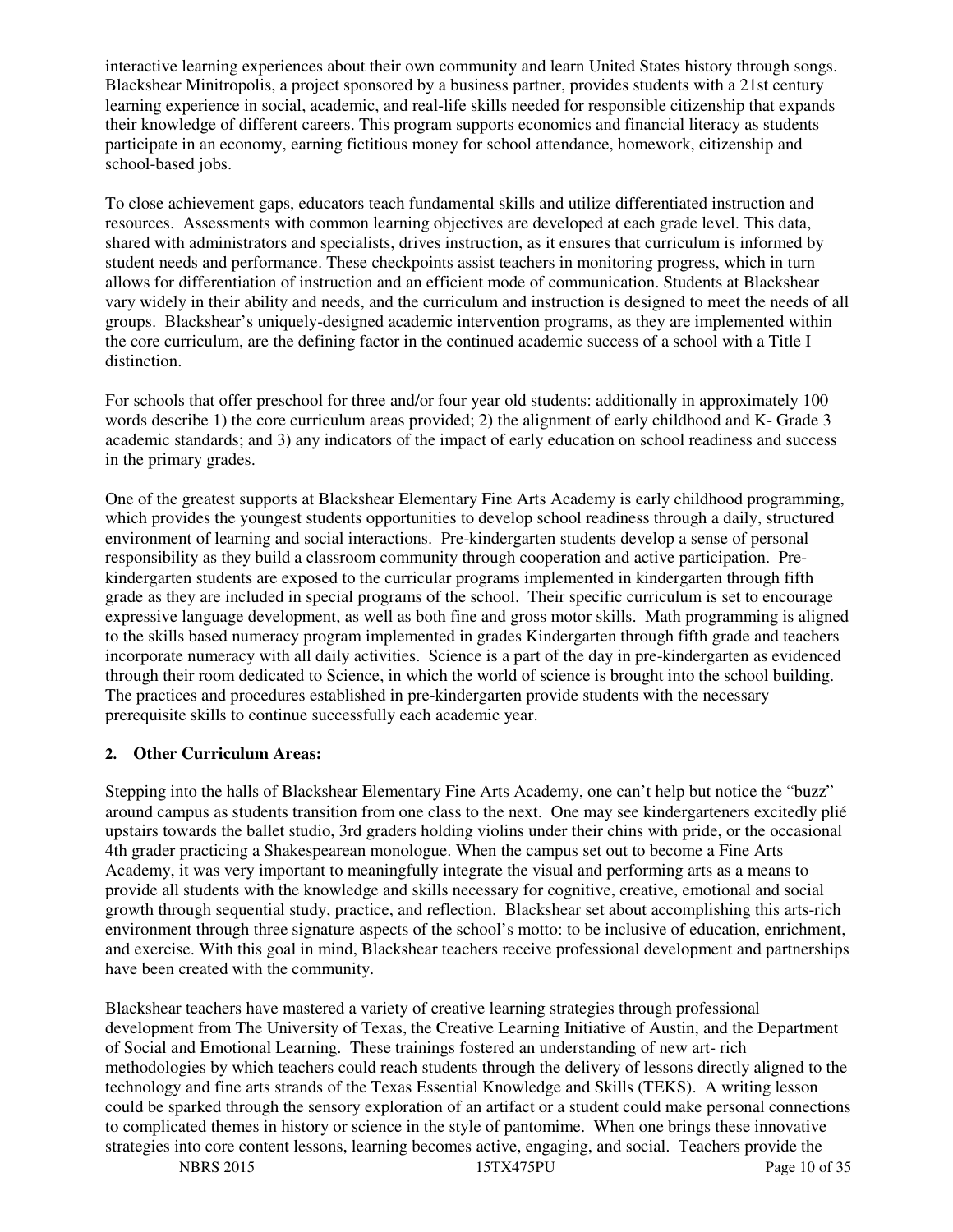catalyst for students to think critically, solve problems creatively, work cooperatively, and use imagination to elicit the most genuine learning moments.

In addition to arts-rich core content, each classroom works with a fine arts community partner that provides year-long programming. Blackshear's commitment to a 31% concentration in fine arts instruction has allowed for partnerships with Austin's arts community. Through these partnerships Blackshear has been able to recruit professional teaching artists who are experts in their fields and work alongside their classroom teachers. Illustrious organizations such as Ballet Austin, Sound Waves Orchestra, the UT-Austin Shakespeare at Winedale Outreach program, and Center Stage Texas work on a regular weekly basis with Blackshear's Title I students during the regular school day. Opportunities to become bold, public speakers are found on stage for 2nd graders as they embody a writer's purpose by performing "Annie" instead of the standard read aloud process. Each grade level participates in a developmentally-appropriate offering such as ballet and dance for kindergarteners and 1st graders, technical theater for 2nd graders, orchestra for 3rd graders, performance theater for 4th graders, and digital arts and logo design for 5th graders. Fifth grade technology TEKS classes, usually fulfilled sitting in the computer lab, are spent walking the campus through the viewfinder of a digital camera and editing authentic products. In addition to the many creative ways students are involved in the use of technology, students are instructed in a technology curriculum that emphasizes proficiency in key boarding and word processing skills. Students develop into artists who create, lead, inspire, and contribute to a global community through active involvement in creating, performing, and producing.

Enrichment at Blackshear consists of choice-based sessions in which students participate each Friday. The sessions provide students opportunities to extend classroom learning in technology, exercise, health and nutrition, and the arts. Technology programs include sessions such as the school's web-based morning newscast, which students write, design, and perform daily over Adobe Connect; stop motion animation class, in which students write, storyboard, create props, and act out an original story using iPads; and screen printing, where students design logos for the school's t-shirts as a means of demonstrating a commercial process from ideation to commercialization. Health and nutrition initiatives include the garden program, which emphasizes sustainability, nutrition, and care for the environment; cycling club, which teaches safety, maintenance, and cycling outdoors; athletics club, which is held three times weekly and not only trains and conditions students but also promotes teamwork and cooperative play; running club, which provides a healthy start to the day held before school twice a week; and yoga, offered for teachers and students weekly. The sessions are taught by both community members and teachers. Through arts education, Blackshear faculty promote learning systems that remediate and accelerate children up to grade level and provide each student with a strong academic foundation, bolstered by an impressive arts education.

Blackshear YellowJackets - "Together, We Educate, Enrich, and Exercise to Excel!"

## **3. Instructional Methods and Interventions:**

Blackshear Elementary is dedicated to ensuring that every student achieves mastery of all Texas Essential Knowledge and Skills (TEKS). This requires a bank of instructional methods from which our faculty can draw on a daily basis. During the summer and the beginning of the school year, the administration, support staff, and teachers meet to analyze campus, district, and state data, as well as to review resources available to meet the academic needs of all students. During this time, each student's academic and social progress is reviewed and information is used to plan the delivery of core instruction and to guide the development of intervention and enrichment plans for individual students and whole class lessons. This beginning-of-year review is a key step that initiates the planning of customized curricular resources and instructional methods that are systematically used school-wide in order to ensure that differentiation is applied to meet the needs of all students groups, including our students identified as Gifted and Talented.

Students receive differentiated instruction in and out of the classroom. Each classroom is designed to deliver instruction to whole group, small groups, and individual students. In the classroom students are exposed to strategies which span from rote memorization for math facts and spelling programs to more creative, project based-learning, as well as the use of creative learning strategies such as art talk, stage picture, or narrative pantomime. Kinesthetic and associative learning are also used. Teachers approach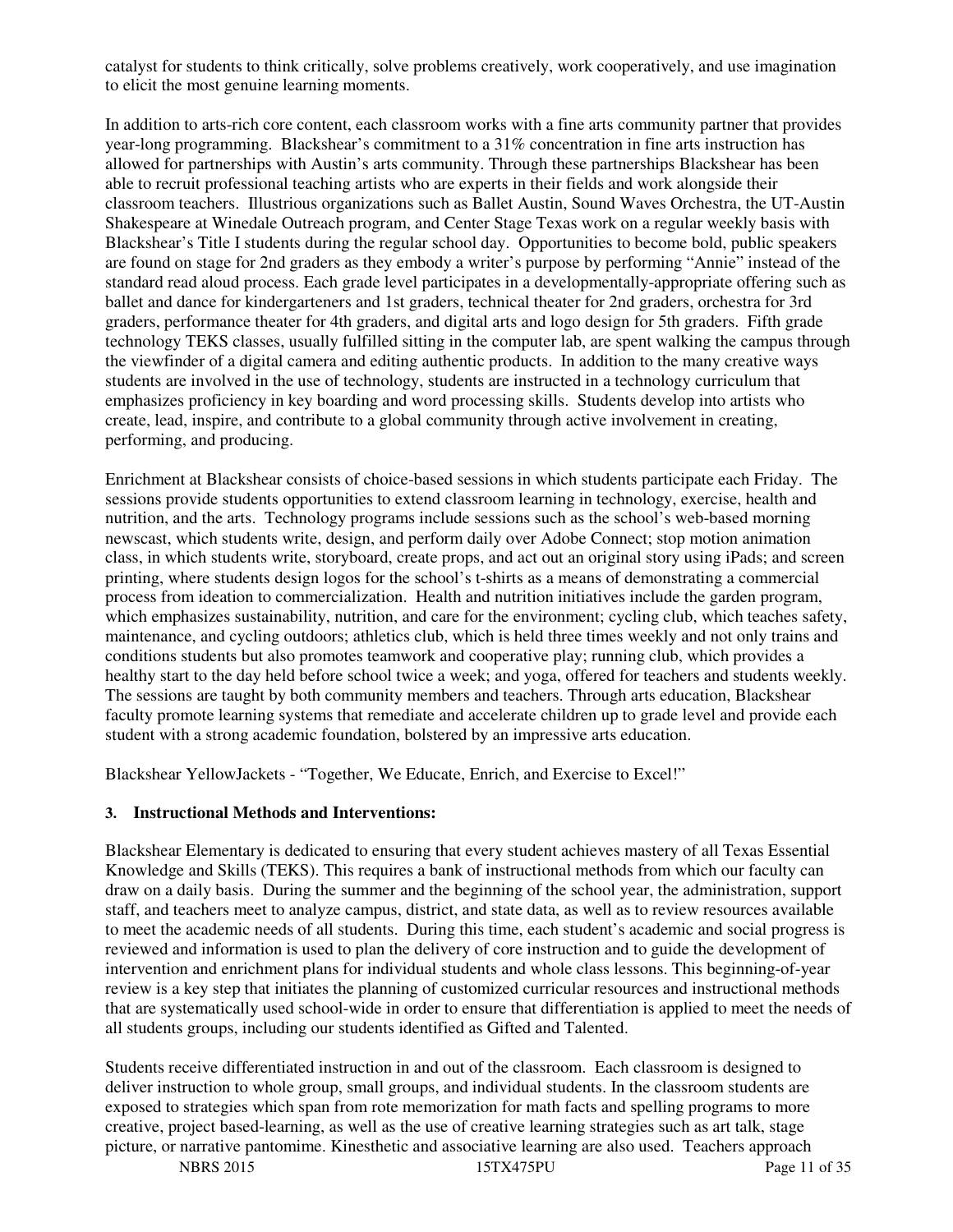lessons from a variety of modalities to address different learning styles. Students who have difficulty mastering the curriculum are provided with supplemental, individualized instruction in order to achieve mastery.

Students in need of individual support receive tiered intervention from the general classroom teacher as well as the resource teacher or instructional specialist. In such approach, teacher-led whole-group discussions are followed by small guided reading groups that focus on homogeneous skills. Teachers' work with small guided reading groups allows for differentiation of instruction based on students' individual academic levels. Such leveling addresses the needs of each student whether they require intervention to accelerate to grade level performance, or extension based on their above-level acquisition of content. Similar to intervention provided for students in need of additional support, during an organized time each day, students that are advanced in their grade level are provided individualized instruction by staff members assigned to work with them. Blackshear Elementary provides a well-thought out curriculum delivered through a variety of techniques and styles, all designed with student success in mind.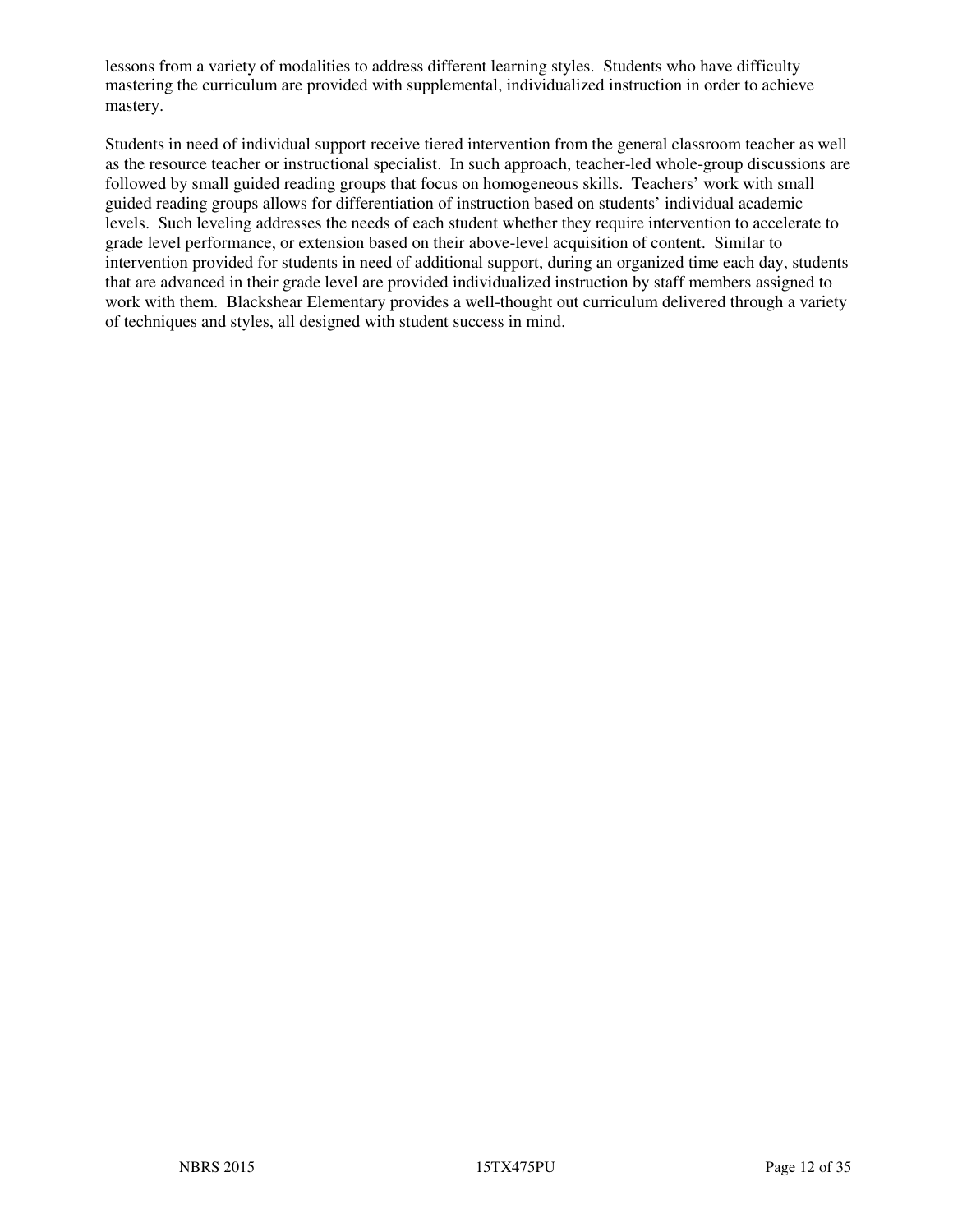#### **1. Assessment Results Narrative Summary:**

Blackshear Elementary has undergone many changes within the past five years from 2009 through 2015. During the spring semester of 2012, the Blackshear staff and students were introduced to a new principal as well as a new, more rigorous and time limited state assessment with the State of Texas Assessments of Academic Readiness (STAAR). From the 2009-10 school year to the 2011-12 school year, percent passing rates on the state assessments reflected a steady decrease, which could have been impacted greatly in 2011- 12 due to the change in state assessments from the Texas Assessment of Knowledge and Skills (TAKS) to the STAAR. In 2012, Blackshear's new leadership collaborated with faculty and parents to restructure learning in order to achieve success for all students, leading to the implementation of new curricular programs and systems.

Over the past two years, students have excelled academically as measured through the accountability system set by the Texas Education Agency (TEA). Blackshear's results for the 2013-14 school year resulted in six academic Distinction Designations, recognizing outstanding achievement. The Distinction Designations were due to 96% of Blackshear students passing Reading, 97% of the students passing Math, 100% of the students passing Writing and Science. Despite the academic gains and percent passing rates of students, Blackshear's faculty and administration strive to close the achievement gap in one subgroup; the African-American subgroup in third grade Reading.

Factors contributing to the gap reflected in the data can be due to mobility rate, small student samples, or the maternity leave of the teacher in third grade from February to May, during the 2013-14 school year. In this year, Blackshear experienced a 30% mobility rate, indicating not all students had the opportunity to participate in Blackshear's curricular programs for a full seven months prior to testing. Additionally the total number of African-American students tested in third grade was a small sample size of six students. With such a small sample size, the percent passing rate can be significantly decreased each time a student does not meet the expected passing rate. However, to ensure that every student is successful, curricular programs continue to be streamlined, and instructional specialists work with high-needs students daily. Additionally, students are monitored closely and offered additional classes after school and offered extra time prior to the beginning of the school day for participation in engaging, web-based reading and mathematical programs. The Blackshear staff continue to strive for the success of all students.

#### **2. Assessment for Instruction and Learning and Sharing Assessment Results:**

Multiple assessments are used to improve student achievement. Campus stakeholders utilize data from campus, district, and state assessments to monitor student progress and plan for core, enrichment, and intervention instruction. The campus-level data offers both formative and summative information that helps in making instructional decisions. These data sets pinpoint student strengths and intervention needs. The district-level data offers not only information on meeting curricular and district goals but also a comparison of the students' achievements to other campuses or demographics. The state-level assessment data provides an overall picture of how Blackshear compares to other Texas schools based on grade level and demographics.

At Blackshear, weekly assessments that relate to learning objectives are developed by each grade level. Teachers maintain and submit the data from these assessments to administrators and support personnel. The data is used to analyze each grade level's instruction, progress, and student needs. These weekly checkpoints offer teachers the opportunity to monitor student progress and offer the students and parents immediate feedback on achievement. Monitoring this data helps instructors to plan lessons and determine areas of need at the student and whole class level. Once areas of need are determined, action plans are developed by the teachers, support staff, and administrators. If the learning objective issue is at the whole class level, a sequence to revisit learning objectives is outlined and strategies and resources are identified. When individual students are struggling or perform beyond expected levels, teachers as well as support staff and administrators similarly plan lessons, determine resources, identify groupings, and monitor student progress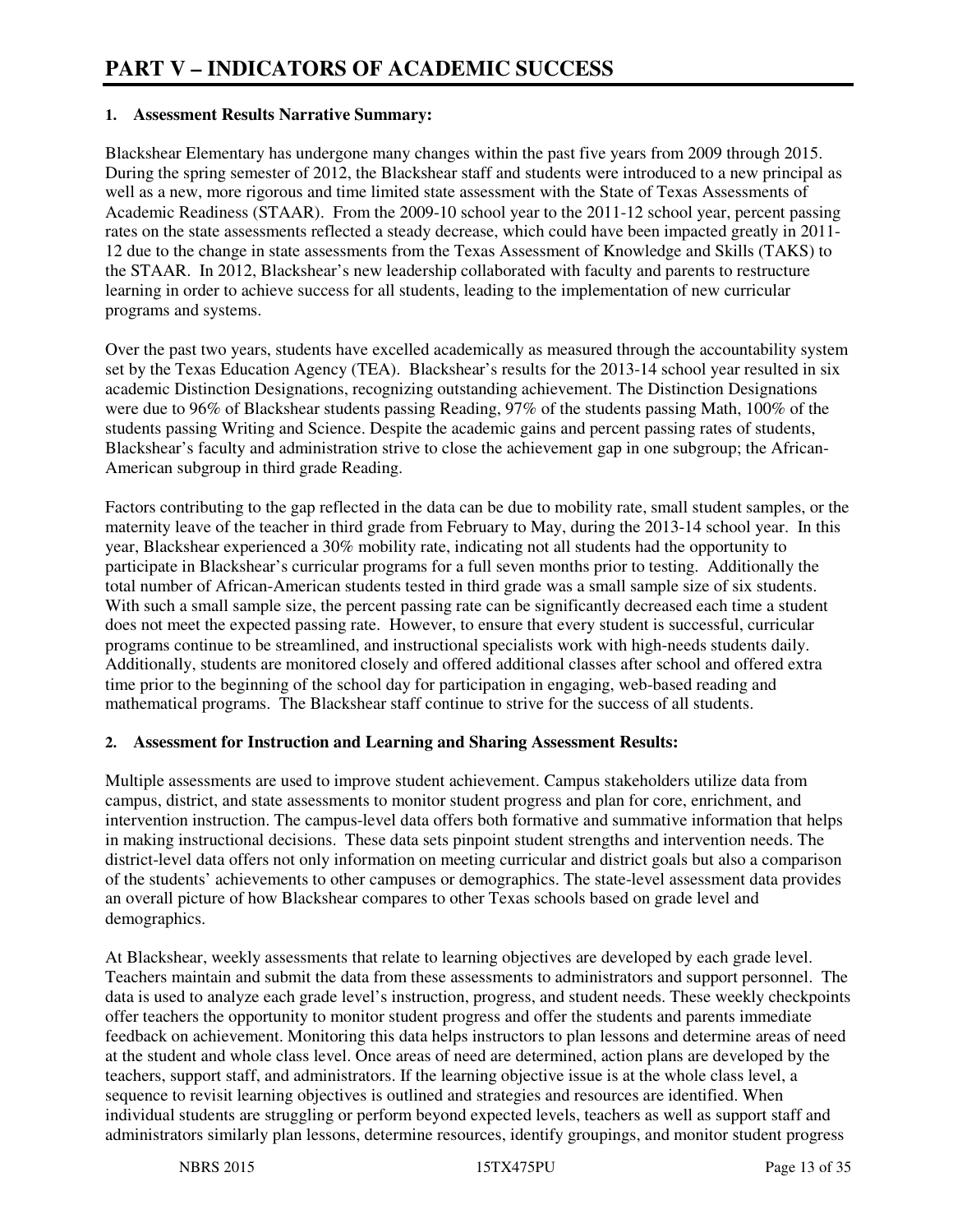in remediated work. The administrator uses this data to assist in identifying instructional supports, professional development, and sources of expertise.

A variety of avenues are used to inform students of their progress. Teachers and administrators regularly discuss performance assessments with students. Positive feedback is given via various student incentives and parents are informed about student progress through progress reports, conferences, phone calls, and report cards. The principal holds monthly "Principal's coffee" where she discusses student performance and offers parents the opportunity to review and understand data. School data is shared in comparison to other similar school groups and examples of each of the academic systems are reviewed with parents. Examples of college readiness levels are often a focus of conversation within parent meetings. Various other functions also offer opportunity for the administration and staff to share assessment results and needs, such as Back to School Night, Student of the Month celebrations, Literacy Night, and PTA meetings. At these gatherings, the administrator and teachers share student progress and welcome feedback from the campus community.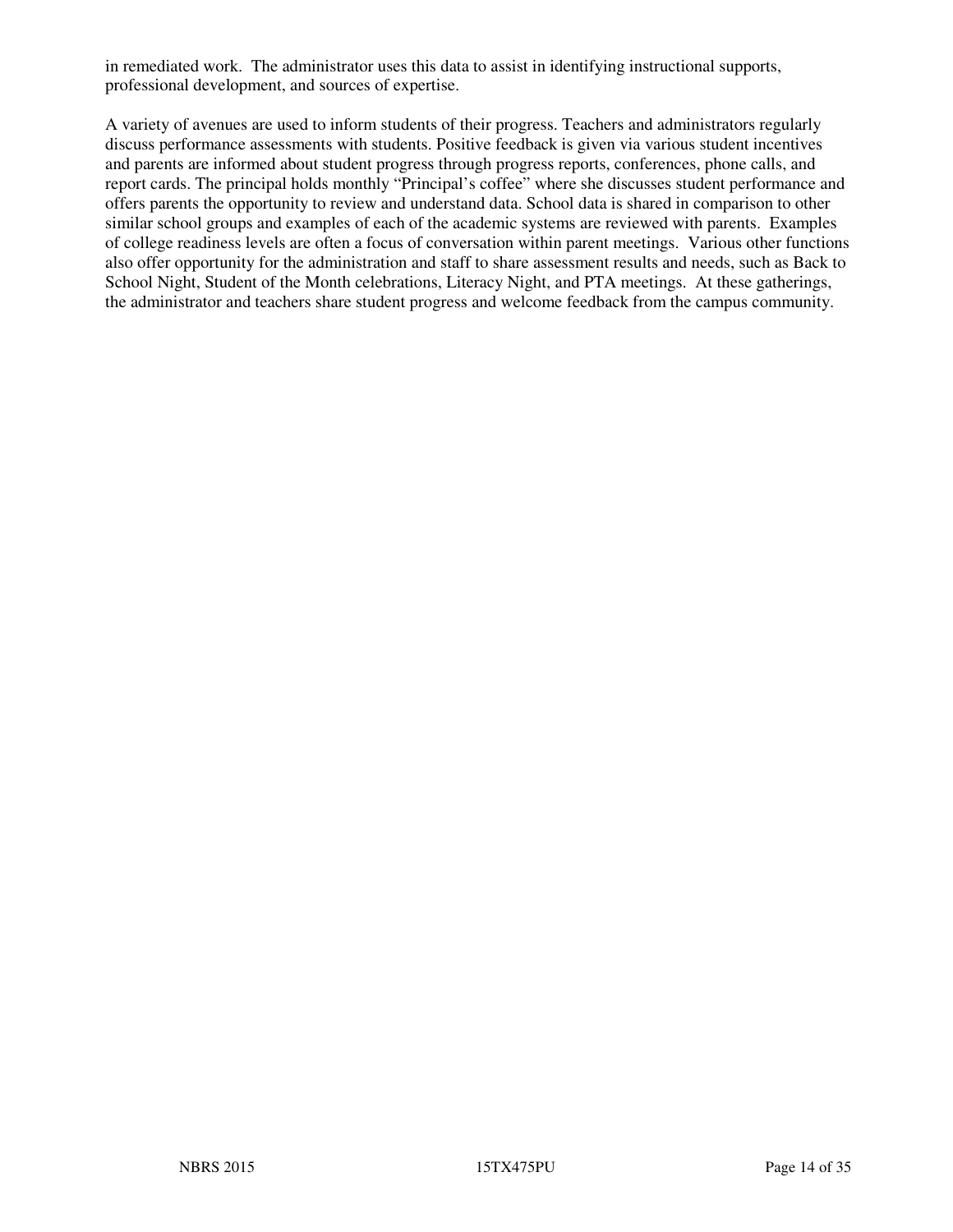## **1. School Climate/Culture**

When Blackshear Fine Arts Academy embarked on its journey to become the first public fine arts elementary school in Austin, the words "Making the World Our Stage!" graced the marquee. The metaphoric stage on which Blackshear students now perform was built by a strong community of highlyorganized, dedicated administrators and passionate educators who truly believe that any child can learn. Blackshear students perform on this stage academically, socially, and emotionally every day.

Blackshear has school-wide systems in place to guarantee that students know basic skills, working against the challenging academic background many students bring with them when they begin on campus. Each grade level begins the day with 5-minute math facts drills. When students reach a certain goal, they "level up" and are awarded a "math license" which they proudly wear. A list of non-negotiable spelling words adorn the walls of the cafeteria. Students are accountable for these words through weekly spelling tests, which get progressively challenging each week. Students enjoy the healthy competition and goal-oriented environment that these systems provide.

Of course, young minds need more than just math licenses and spelling bees to motivate them! Blackshear is part of the first vertical team to be included in Austin ISD's Creative Learning Initiative. All staff members have received professional development on how to integrate the arts into all core academic subjects. These Creative Learning Strategies allow students to develop art interpretation skills, analyze literature, and associate human experiences with various forms of art. There is a balance of structure and fun in these lessons that support and harness the creativity of the teachers as well as the students.

Faculty members meet alongside community members, working together on decision-making processes that support these programs. All staff members belong to one of four teacher-led committees: the Creative Learning Committee, the Green Team (Science and Garden Committee), the Social Emotional Learning (SEL) Committee, and the Technology Committee. Through these committees, teachers initiate projects such as enrichment showcases, a school garden, anti-bullying events, and a 'Day of Coding'. When teachers know their work and input are valued, involvement is high, passions run deeper, and so do accountability and success.

The connection between the positive learning environment and student success is evident when one walks the hallways on an average day. Strolling through the school one will experience elaborate displays of student artwork created in the style of famous artists such as Georgia O'Keefe's flowers and Picasso's guitars, the sound of the student choir singing songs from a variety of cultures, and the student stage manager of the school newscast setting up computer equipment as the news anchors rehearse scripts that they wrote. Glance into the ballet studio to see kindergarteners practicing their plies and jetes. These activities, and many more, are showcases of our students' motivation to excel in both traditional academics and the fine arts.

## **2. Engaging Families and Community**

Blackshear Elementary promotes a philosophy of community and family engagement which follows the African proverb "it takes a village to raise a child." Student success and school improvement are dependent on the proactive engagement of parents, community members, and organizations. To engage families, the school's Parent Support Specialist and principal have revitalized the PTA, a group which has created short-term and long-term goals. Such goals include supporting school beautification projects and teacher-led initiatives in the classroom. Through these special programs, Blackshear has helped parents and community members to take ownership in student education and services. To ensure involvement, families are encouraged to come together in the evenings. The PTA organizes regular Movie Nights which allow adults the time to discuss ideas and goals, while students enjoy a free movie. Through such discussions, the Homeroom Parents program was reactivated, creating more parent involvement and support in classrooms.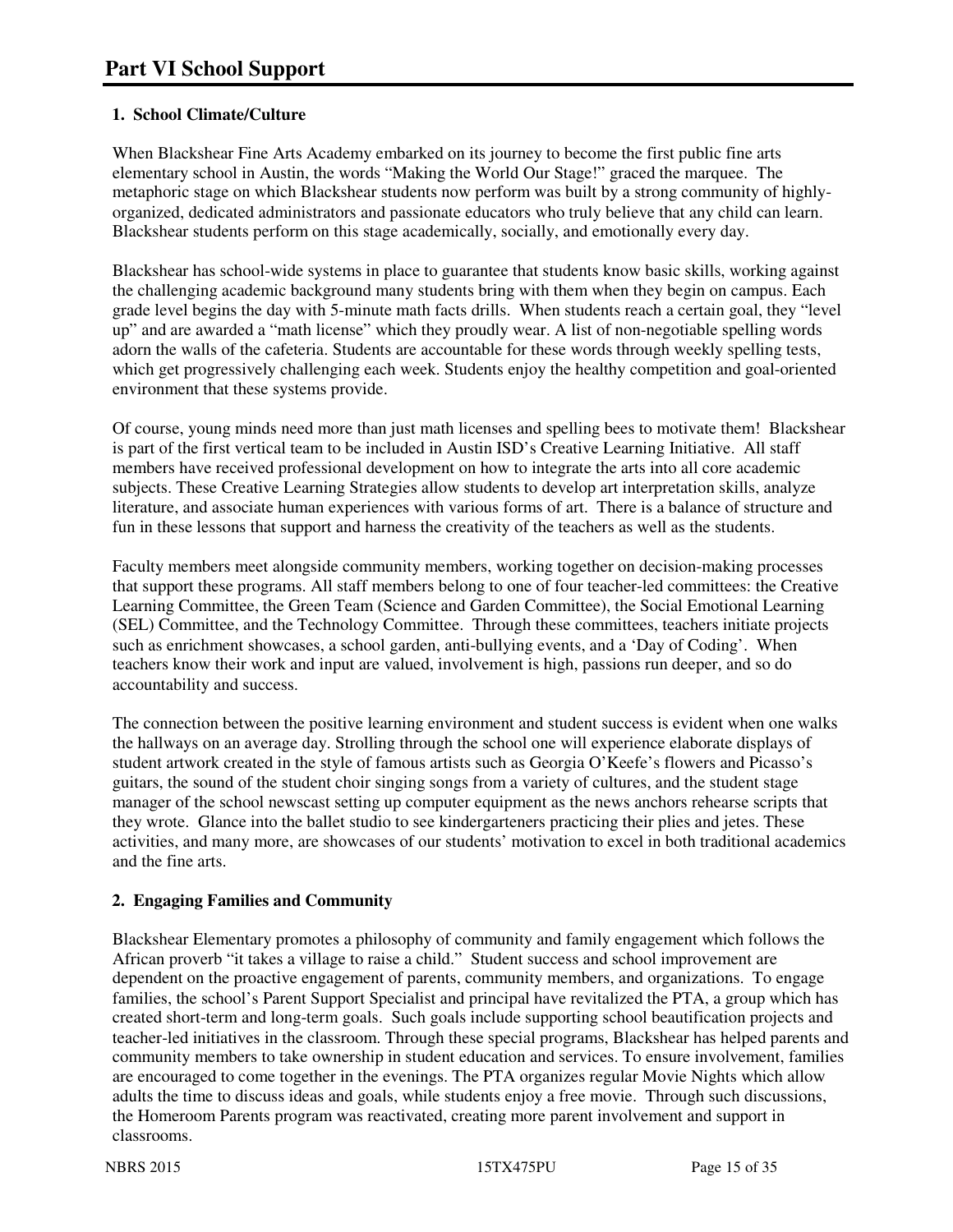Furthermore, the Librarian and Parent Support Specialist engage parents of 1- to 3-year-olds in early literacy programs to encourage parent support of literacy at home. Along with reading, physical fitness and health are highly valued at Blackshear and the community understands that students are better equipped to focus on learning in the classrooms when their basic needs are met. Therefore, thanks to partnerships with St. David's Dentistry, The Diabetes Foundation, and Operation School Bell, students are provided with the basic necessities of clothing, health, and dentistry care.

Staff members are proactive in engaging a wide variety of community members in the school's management and academics. Volunteers and community organizations are instrumental in helping Blackshear reach every student. Local businesses, universities, and churches have committed to the success of Blackshear students. Such organizations have assigned volunteers who have created one-on-one relationships with many of the students as a reading buddy. This literacy program plays a vital role in improving student academics and building social-emotional skills. Reading buddies are a consistent support in student education and act as strong role models. Blackshear also engages the community through events such as Role Model Day, performances highlighting student heritage, and Literacy Night. Community activists, leaders, and authors are able to share their craft with students and help them understand the steps necessary to reach their future goals.

As a neighborhood school, Blackshear is directly linked to the surrounding community and creates opportunities for parents and community members to play an active role in the educational process. This inclusion creates a more grounded, appealing learning environment. With engagement of the community, students are able to extend their learning and skills beyond the walls of the classroom.

#### **3. Professional Development**

Professional development at Blackshear Elementary Fine Arts Academy focuses on providing staff with the necessary tools to ensure teacher and student success. The amount and type of professional development is determined by collecting end of year information prior to leaving for summer. This process begins by analyzing parent, student, and teacher surveys. All staff then answers four questions: 1). What were our successes this school year? 2). What do we need to continue next school year? 3). What do we need to stop for next school year? 4). What do we need to start next school year?

The information is compiled and analyzed by the campus leadership team which is comprised of committee chairpersons, teachers from the campus advisory council, and administration. Throughout this process areas for needed improvement are identified and the leadership team lays the groundwork for setting goals with specific action strategies to address and improve challenges. The need for professional development is a part of continuous improvement and planned for through this process. Professional development is categorized into three areas: district and school operations, school-based initiatives, and individual teacher growth.

Most of the professional development for school operations takes place in the beginning of each school year. During this time, faculty complete development tasks such as reviewing procedures for electronic grade books and report cards, district guidelines and regulations, alignments of instruction to the Texas Essential Knowledge and Skills, and state-mandated trainings. To facilitate a diverse and innovative delivery of sessions, special guests are invited to campus, off campus classes are available, and online sessions via webinars are often an option. The content and duration of professional development for operations is directly aligned to school and district goals.

Blackshear's professional development plan emphasizes the collaboration and delivery of school-wide initiatives based on end of year information, and is on-going. The objective is for all teachers to become masters of Blackshear initiatives and academic programs in order to streamline content and ensure it is skillfully delivered to students. Professional development sessions are based on campus, and teachers collaborate in teams to reflect and share implementation experiences from previous workshops. These sessions build community and set a pathway for the success of campus-based initiatives.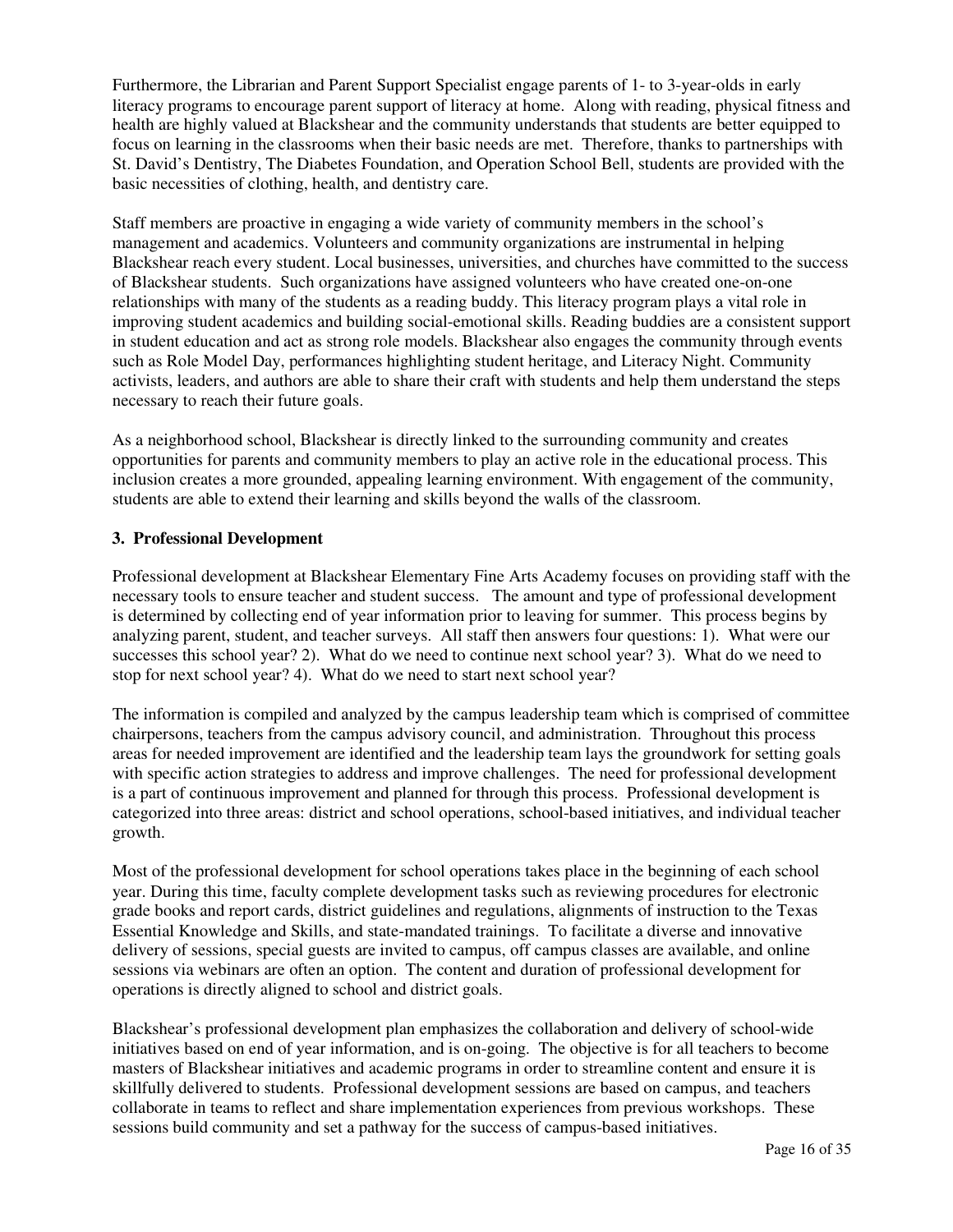To promote life-long learning, educators are provided the opportunity for individual professional development sessions based on their own reflection and needs. Through co-teaching opportunities, observations of others, and constructive administrator feedback, Blackshear's professional development program empowers teachers and allows for a more holistic education. Continuous reflection and improvement is a goal at Blackshear Elementary and all staff are consistently provided student progress results which evaluate content areas needing emphasis. Providing tailored professional development opportunities for the Blackshear staff has been the basis for campus improvements, increased student success, and the ongoing development of quality teachers and staff.

#### **4. School Leadership**

The philosophy of the leadership team at Blackshear Elementary is that through creative, enriching, and goal-oriented activities, every student will excel. The principal and assistant principal at Blackshear hold the teachers and support staff to high standards, ensuring that everyone is held accountable for the learning of the students. Thus, at Blackshear, every staff member serves as a leader and collaborates to determine the most beneficial learning experiences for students.

The roles of each staff member are made clear by the principal. During the beginning of the year, the principal delegates responsibilities to each staff member and bolsters the cohesion of staff during schoolwide staff meetings. The staff often breaks into teams to explore the Blackshear community, giving everyone an opportunity to delve into the rich history surrounding the campus, often by interacting with community members. Furthermore, the principal and vice-principal meet with all teachers and support staff to ensure the success of school wide systems, which begin in the primary grades and increase in complexity through fifth grade. These systems include the school's reading fluency program in which students learn 1,000 high frequency English words. Also included is the school's math fact program where students are challenged to learn basic math facts that range from single digit addition problems to double-digit division problems in a set amount of time.

Throughout the year, the principal, assistant principal, and reading specialist meet with the primary and secondary grades to ensure common goals among teachers and consistency in the delivery of the curriculum. When students are struggling to meet set goals, additional support is provided to these students through the reading specialist, teacher substitutes, and the administration. The administration monitors the growth of each student through primary and secondary grade level reporting systems.

Aside from staff meetings, each teacher and support staff member is involved in at least one of the following four committees: Creative Learning, Technology, Social Emotional Learning (SEL), and Green Team. Although each committee has a specific area of focus, a common goal is the enhancement of student achievement and social well-being.

The unity and harmony at Blackshear Elementary Fine Arts Academy would not be possible without the democratic and transformational leadership style of the administration who sends a clear message to staff, parents, and community members that the success of Blackshear students is a team effort. The administration truly values input and enables the Blackshear community to be a community of leaders.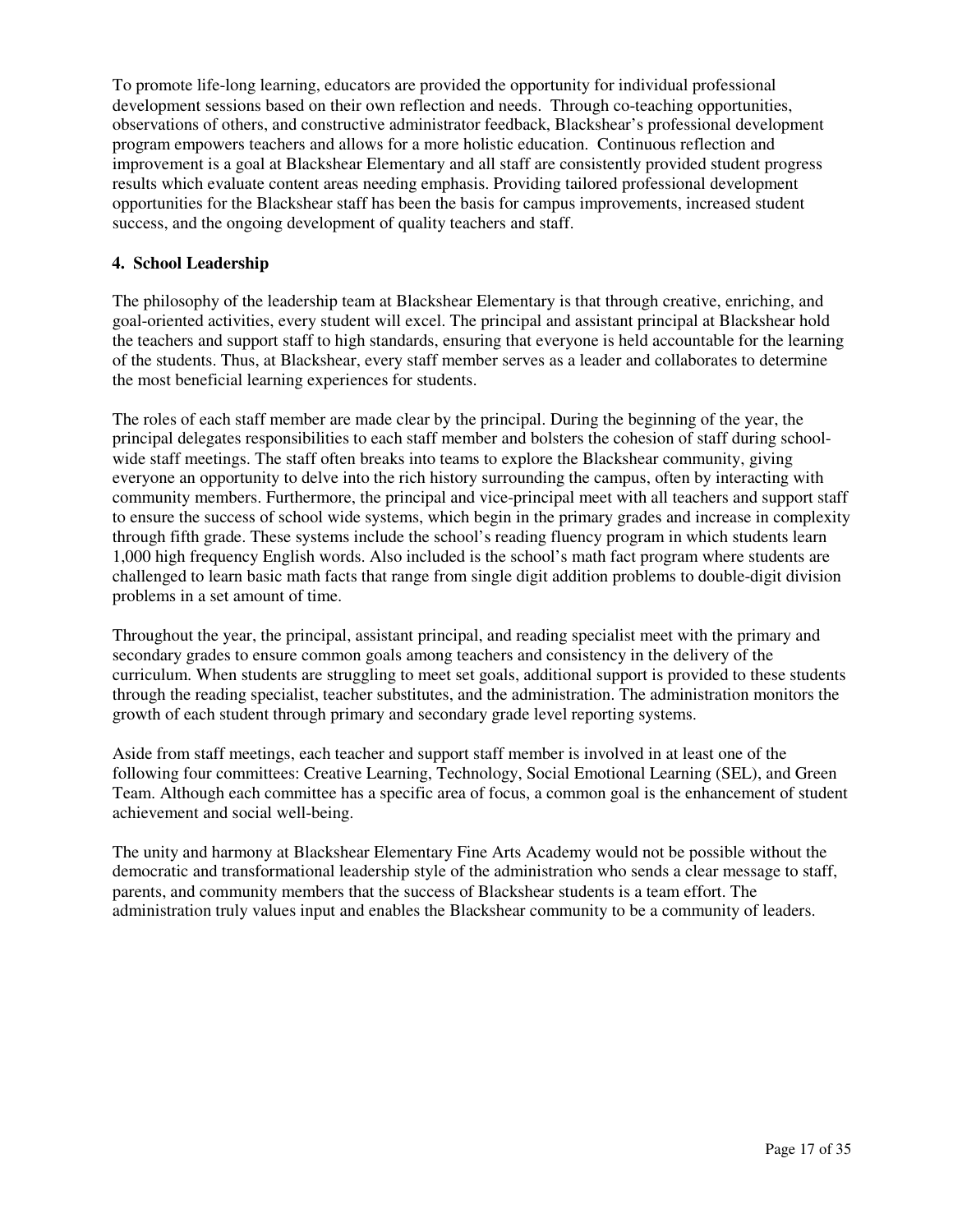# **PART VIII - ASSESSMENT RESULTS**

| <b>Subject: Math</b>                | <b>Test: STAAR 2011-2014 TAKS 2009-2011</b> |
|-------------------------------------|---------------------------------------------|
| <b>All Students Tested/Grade: 3</b> | <b>Edition/Publication Year: N/A</b>        |
| <b>Publisher: PEARSON</b>           |                                             |

| School Year                                    | 2013-2014      | 2012-2013      | 2011-2012      | 2010-2011      | 2009-2010        |
|------------------------------------------------|----------------|----------------|----------------|----------------|------------------|
| Testing month                                  | Apr            | Apr            | Apr            | Apr            | Apr              |
| <b>SCHOOL SCORES*</b>                          |                |                |                |                |                  |
| Satisfactory Academic                          | 97             | 85             | 64             | 77             | 86               |
| Performance and above                          |                |                |                |                |                  |
| <b>Advanced Academic</b>                       | 45             | 29             | $\overline{7}$ | 17             | 17               |
| Performance                                    |                |                |                |                |                  |
| Number of students tested                      | 32             | 27             | 33             | 35             | 36               |
| Percent of total students tested               | 100            | 100            | 100            | 100            | 99               |
| Number of students tested with                 |                |                |                |                |                  |
| alternative assessment                         |                |                |                |                |                  |
| % of students tested with                      | 9              | $\overline{4}$ | $\overline{0}$ | $\overline{0}$ | $\boldsymbol{0}$ |
| alternative assessment                         |                |                |                |                |                  |
| <b>SUBGROUP SCORES</b>                         |                |                |                |                |                  |
| 1. Free and Reduced-Price                      |                |                |                |                |                  |
| Meals/Socio-Economic/                          |                |                |                |                |                  |
| <b>Disadvantaged Students</b>                  |                |                |                |                |                  |
| Satisfactory Academic                          | 97             | 85             | 63             | 76             | 85               |
| Performance and above                          |                |                |                |                |                  |
| <b>Advanced Academic</b>                       | 43             | 26             | $\overline{3}$ | 15             | 15               |
| Performance                                    |                |                |                |                |                  |
| Number of students tested                      | 30             | 27             | 32             | 34             | 34               |
| 2. Students receiving Special                  |                |                |                |                |                  |
| <b>Education</b>                               |                |                |                |                |                  |
| Satisfactory Academic                          | 100            | 100            | 100            | 100            | 71               |
| Performance and above                          |                |                |                |                |                  |
| <b>Advanced Academic</b>                       | 33             | 33             | $\overline{0}$ | 17             | 29               |
| Performance                                    |                |                |                |                |                  |
| Number of students tested                      | $\overline{9}$ | 3              | 6              | 6              | $\overline{7}$   |
| 3. English Language Learner                    |                |                |                |                |                  |
| <b>Students</b>                                |                |                |                |                |                  |
| Satisfactory Academic                          | 100            | 92             | 80             | 80             | 84               |
| Performance and above                          |                |                |                |                |                  |
| Advanced Academic                              | 38             | 31             | $\overline{7}$ | 13             | 5                |
| Performance                                    |                |                |                |                |                  |
| Number of students tested                      | 16             | 13             | 14             | 15             | 19               |
| 4. Hispanic or Latino                          |                |                |                |                |                  |
| <b>Students</b>                                |                | 90             | 65             | 80             | 82               |
| Satisfactory Academic<br>Performance and above | 96             |                |                |                |                  |
| <b>Advanced Academic</b>                       | 46             | 29             | $\overline{5}$ | 12             | 14               |
| Performance                                    |                |                |                |                |                  |
| Number of students tested                      | 26             | 21             | 20             | 25             | 28               |
|                                                |                |                |                |                |                  |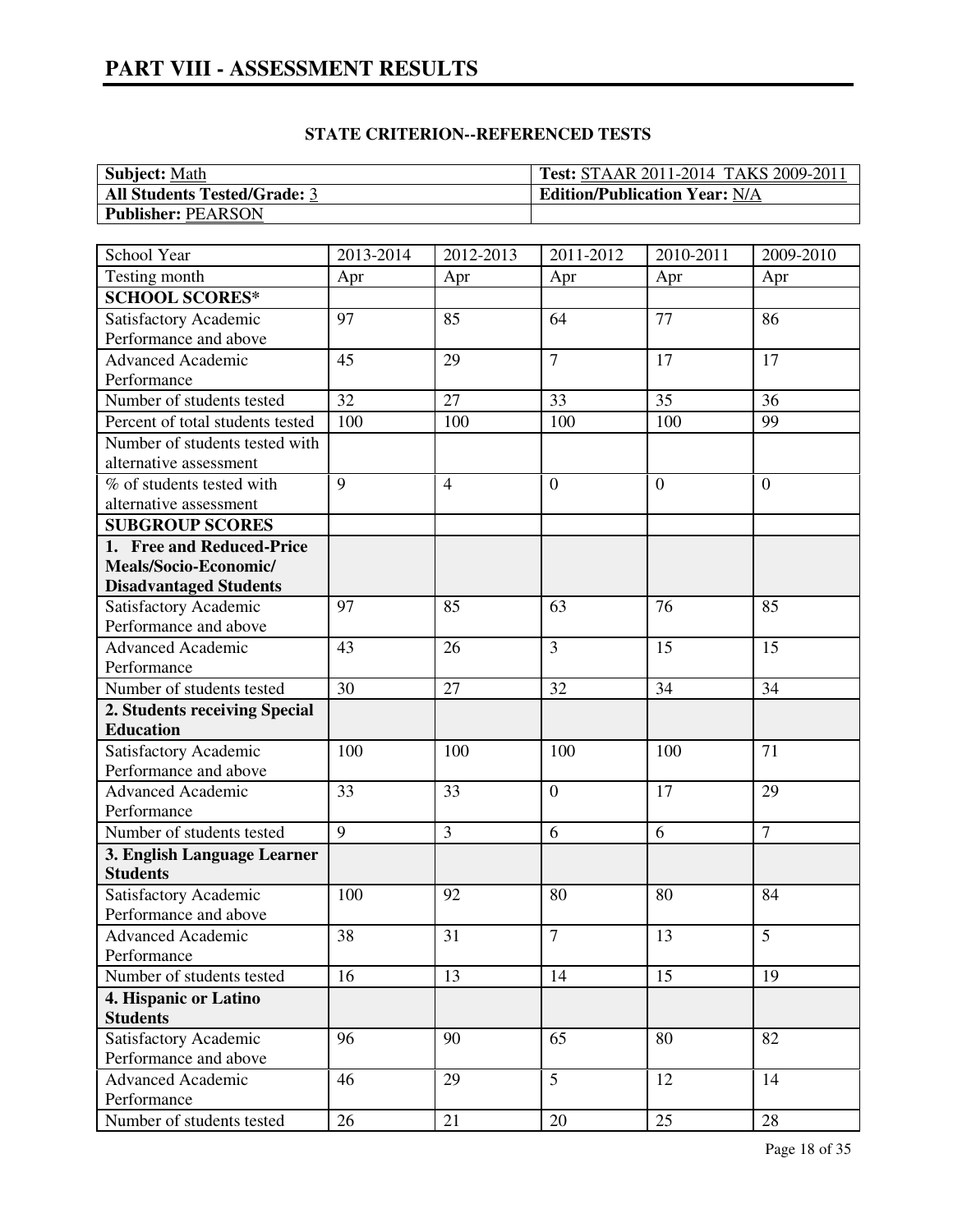| School Year                      | 2013-2014 | 2012-2013 | 2011-2012        | 2010-2011 | 2009-2010 |
|----------------------------------|-----------|-----------|------------------|-----------|-----------|
| 5. African- American             |           |           |                  |           |           |
| <b>Students</b>                  |           |           |                  |           |           |
| Satisfactory Academic            | 100       | 67        | 58               | 70        | 100       |
| Performance and above            |           |           |                  |           |           |
| <b>Advanced Academic</b>         | 33        | 17        | $\boldsymbol{0}$ | 30        | 25        |
| Performance                      |           |           |                  |           |           |
| Number of students tested        | 6         | 6         | 12               | 10        | 8         |
| <b>6. Asian Students</b>         |           |           |                  |           |           |
| Satisfactory Academic            |           |           |                  |           |           |
| Performance and above            |           |           |                  |           |           |
| <b>Advanced Academic</b>         |           |           |                  |           |           |
| Performance                      |           |           |                  |           |           |
| Number of students tested        |           |           |                  |           |           |
| 7. American Indian or            |           |           |                  |           |           |
| <b>Alaska Native Students</b>    |           |           |                  |           |           |
| Satisfactory Academic            |           |           |                  |           |           |
| Performance and above            |           |           |                  |           |           |
| <b>Advanced Academic</b>         |           |           |                  |           |           |
| Performance                      |           |           |                  |           |           |
| Number of students tested        |           |           |                  |           |           |
| 8. Native Hawaiian or other      |           |           |                  |           |           |
| <b>Pacific Islander Students</b> |           |           |                  |           |           |
| Satisfactory Academic            |           |           |                  |           |           |
| Performance and above            |           |           |                  |           |           |
| <b>Advanced Academic</b>         |           |           |                  |           |           |
| Performance                      |           |           |                  |           |           |
| Number of students tested        |           |           |                  |           |           |
| 9. White Students                |           |           |                  |           |           |
| Satisfactory Academic            |           |           |                  |           |           |
| Performance and above            |           |           |                  |           |           |
| <b>Advanced Academic</b>         |           |           |                  |           |           |
| Performance                      |           |           |                  |           |           |
| Number of students tested        |           |           |                  |           |           |
| 10. Two or More Races            |           |           |                  |           |           |
| identified Students              |           |           |                  |           |           |
| Satisfactory Academic            |           |           |                  |           |           |
| Performance and above            |           |           |                  |           |           |
| <b>Advanced Academic</b>         |           |           |                  |           |           |
| Performance                      |           |           |                  |           |           |
| Number of students tested        |           |           |                  |           |           |
| 11. Other 1: Other 1             |           |           |                  |           |           |
| Satisfactory Academic            |           |           |                  |           |           |
| Performance and above            |           |           |                  |           |           |
| <b>Advanced Academic</b>         |           |           |                  |           |           |
| Performance                      |           |           |                  |           |           |
| Number of students tested        |           |           |                  |           |           |
| 12. Other 2: Other 2             |           |           |                  |           |           |
| Satisfactory Academic            |           |           |                  |           |           |
| Performance and above            |           |           |                  |           |           |
| <b>Advanced Academic</b>         |           |           |                  |           |           |
| Performance                      |           |           |                  |           |           |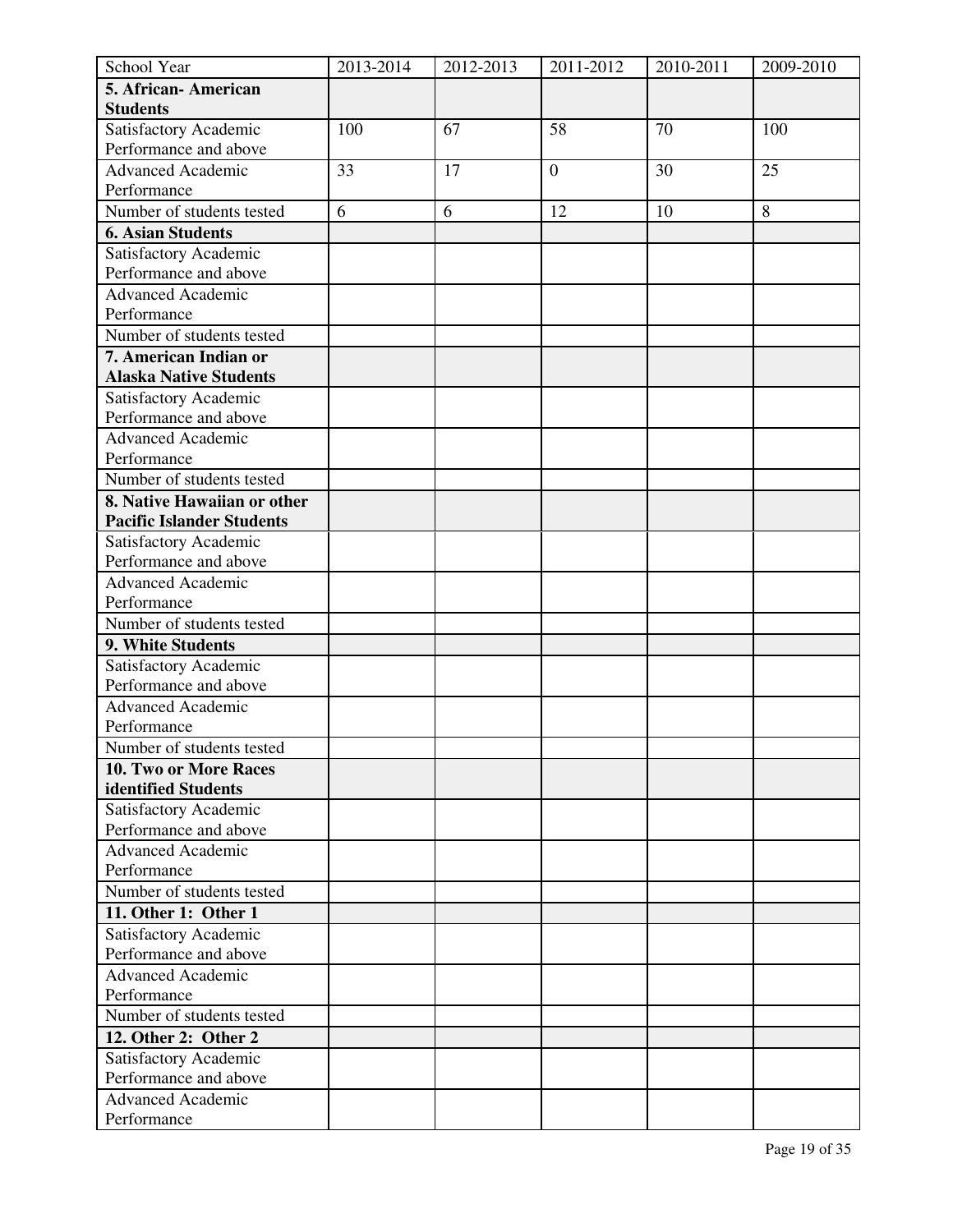| School Year               | 2013-2014 | 2012-2013 | 2011-2012 | 2010-2011 | 2009-2010 |
|---------------------------|-----------|-----------|-----------|-----------|-----------|
| Number of students tested |           |           |           |           |           |
| 13. Other 3: Other 3      |           |           |           |           |           |
| Satisfactory Academic     |           |           |           |           |           |
| Performance and above     |           |           |           |           |           |
| <b>Advanced Academic</b>  |           |           |           |           |           |
| Performance               |           |           |           |           |           |
| Number of students tested |           |           |           |           |           |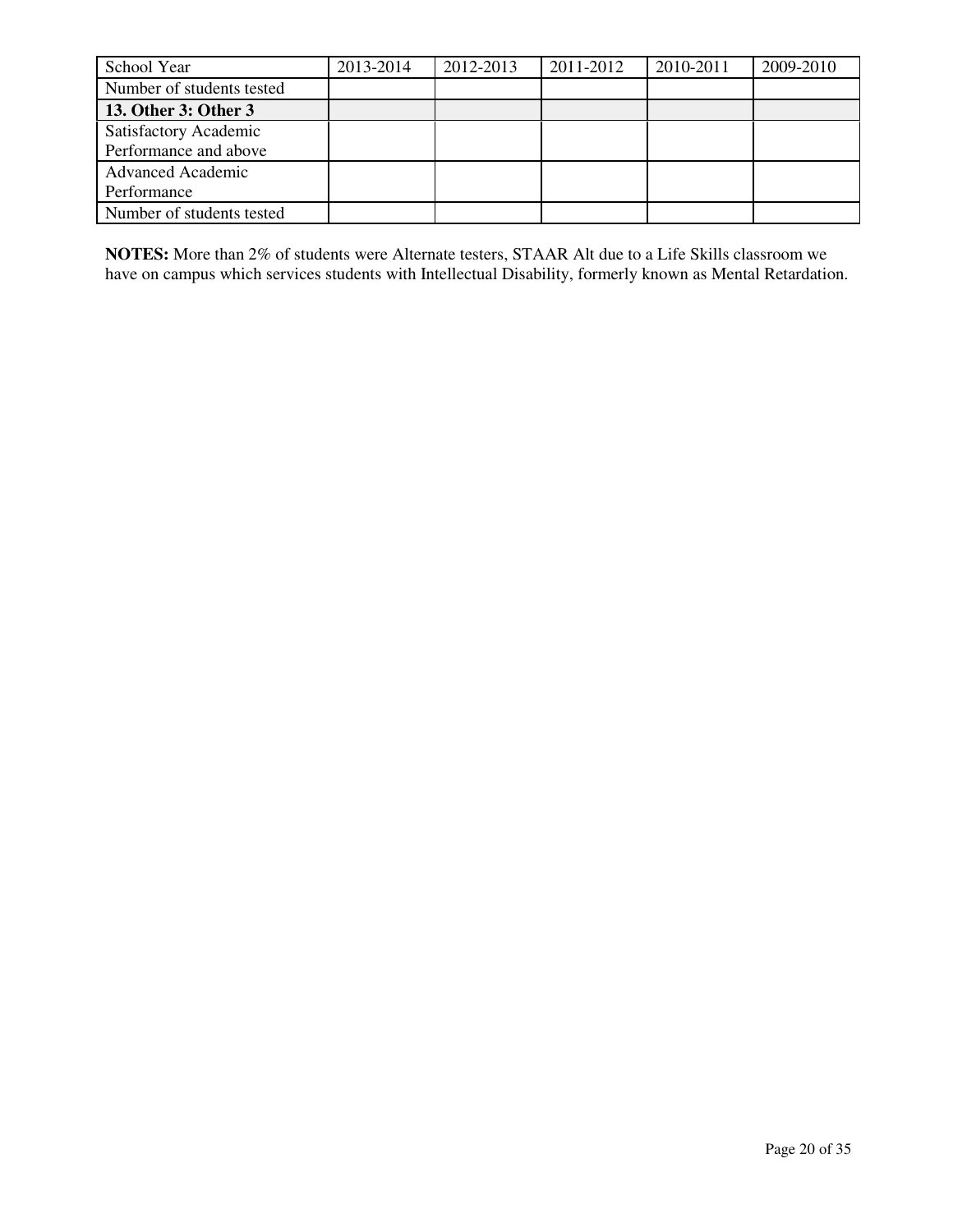| <b>Subject: Math</b>                | <b>Test: STAAR 2011-2014 TAKS 2009-2011</b> |
|-------------------------------------|---------------------------------------------|
| <b>All Students Tested/Grade: 4</b> | <b>Edition/Publication Year: N/A</b>        |
| <b>Publisher: Pearson</b>           |                                             |

| School Year                      | 2013-2014      | 2012-2013      | 2011-2012      | 2010-2011      | 2009-2010 |
|----------------------------------|----------------|----------------|----------------|----------------|-----------|
| Testing month                    | Apr            | Apr            | Apr            | Apr            | Apr       |
| <b>SCHOOL SCORES*</b>            |                |                |                |                |           |
| Satisfactory Academic            | 92             | 92             | 85             | 90             | 94        |
| Performance and above            |                |                |                |                |           |
| <b>Advanced Academic</b>         | 35             | 20             | 9              | 29             | 35        |
| Performance                      |                |                |                |                |           |
| Number of students tested        | 26             | 25             | 33             | 31             | 34        |
| Percent of total students tested | 100            | 99             | 100            | 100            | 99        |
| Number of students tested with   |                |                |                |                |           |
| alternative assessment           |                |                |                |                |           |
| % of students tested with        | 8              | $\overline{0}$ | $\overline{0}$ | $\overline{0}$ | $\theta$  |
| alternative assessment           |                |                |                |                |           |
| <b>SUBGROUP SCORES</b>           |                |                |                |                |           |
| 1. Free and Reduced-Price        |                |                |                |                |           |
| Meals/Socio-Economic/            |                |                |                |                |           |
| <b>Disadvantaged Students</b>    |                |                |                |                |           |
| Satisfactory Academic            | 92             | 92             | 84             | 90             | 94        |
| Performance and above            |                |                |                |                |           |
| <b>Advanced Academic</b>         | 35             | 20             | 9              | 28             | 35        |
| Performance                      |                |                |                |                |           |
| Number of students tested        | 26             | 25             | 32             | 29             | 31        |
| 2. Students receiving Special    |                |                |                |                |           |
| <b>Education</b>                 |                |                |                |                |           |
| Satisfactory Academic            | 100            | 100            | 100            | 83             | 100       |
| Performance and above            |                |                |                |                |           |
| <b>Advanced Academic</b>         | 20             | 30             | 22             | 17             | 60        |
| Performance                      |                |                |                |                |           |
| Number of students tested        | $\overline{5}$ | 10             | 9              | 6              | 5         |
| 3. English Language Learner      |                |                |                |                |           |
| <b>Students</b>                  |                |                |                |                |           |
| Satisfactory Academic            | 100            | 92             | 88             | 86             | 100       |
| Performance and above            |                |                |                |                |           |
| Advanced Academic                | 42             | 33             | 6              | 29             | 43        |
| Performance                      |                |                |                |                |           |
| Number of students tested        | 12             | 12             | 17             | 14             | 14        |
| 4. Hispanic or Latino            |                |                |                |                |           |
| <b>Students</b>                  |                |                |                |                |           |
| Satisfactory Academic            | 100            | 94             | 88             | 87             | 92        |
| Performance and above            |                |                |                |                |           |
| <b>Advanced Academic</b>         | 45             | 24             | 12             | 30             | 42        |
| Performance                      |                |                |                |                |           |
| Number of students tested        | 20             | 17             | 25             | 23             | 24        |
| 5. African-American              |                |                |                |                |           |
| <b>Students</b>                  |                |                |                |                |           |
| Satisfactory Academic            | 80             | 88             | 75             | 100            | 100       |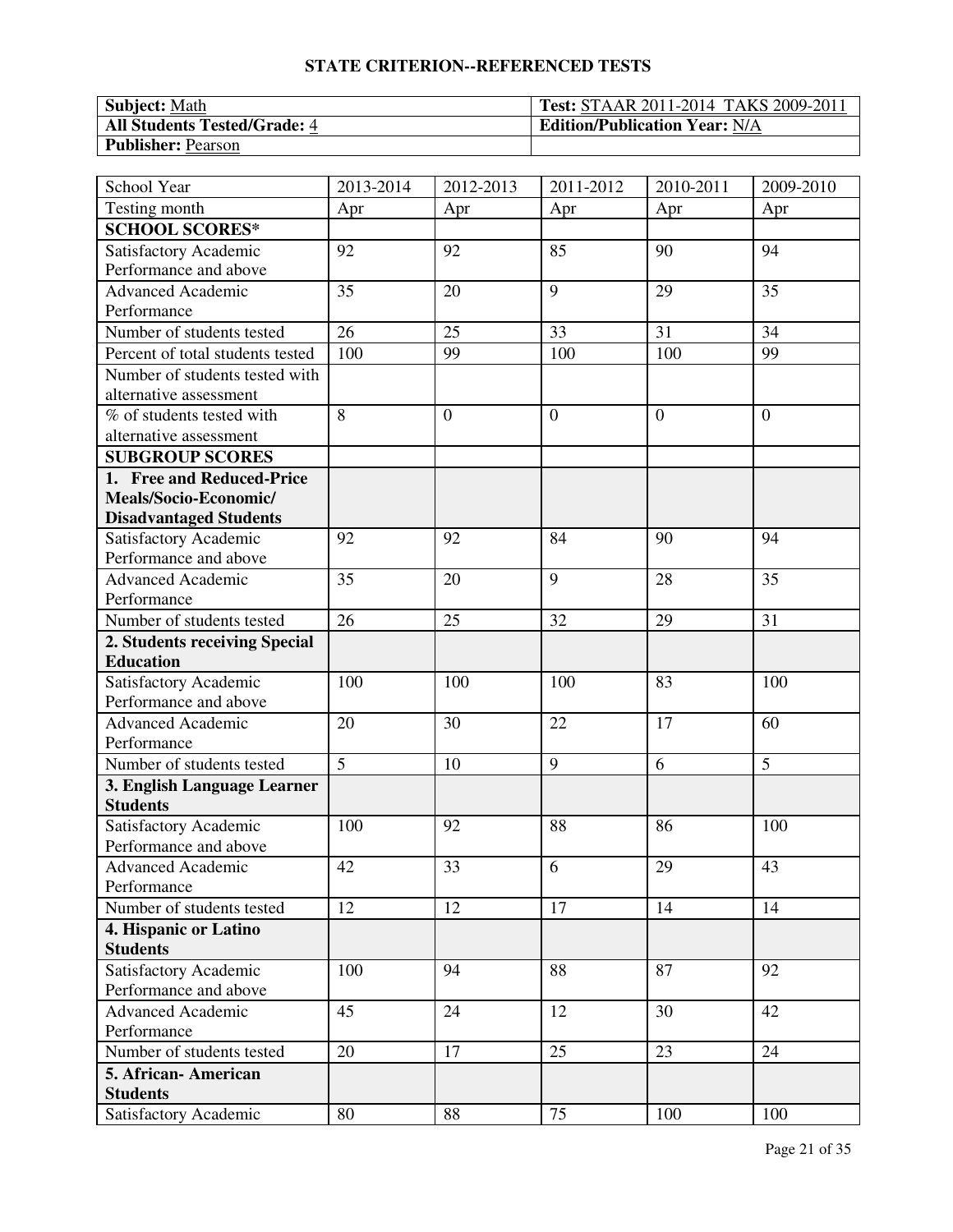| School Year                      | 2013-2014      | 2012-2013 | 2011-2012        | 2010-2011 | 2009-2010 |
|----------------------------------|----------------|-----------|------------------|-----------|-----------|
| Performance and above            |                |           |                  |           |           |
| <b>Advanced Academic</b>         | $\overline{0}$ | 13        | $\boldsymbol{0}$ | 25        | 20        |
| Performance                      |                |           |                  |           |           |
| Number of students tested        | 6              | 8         | 8                | 8         | 10        |
| <b>6. Asian Students</b>         |                |           |                  |           |           |
| Satisfactory Academic            |                |           |                  |           |           |
| Performance and above            |                |           |                  |           |           |
| Advanced Academic                |                |           |                  |           |           |
| Performance                      |                |           |                  |           |           |
| Number of students tested        |                |           |                  |           |           |
| 7. American Indian or            |                |           |                  |           |           |
| <b>Alaska Native Students</b>    |                |           |                  |           |           |
| Satisfactory Academic            |                |           |                  |           |           |
| Performance and above            |                |           |                  |           |           |
| <b>Advanced Academic</b>         |                |           |                  |           |           |
| Performance                      |                |           |                  |           |           |
| Number of students tested        |                |           |                  |           |           |
| 8. Native Hawaiian or other      |                |           |                  |           |           |
| <b>Pacific Islander Students</b> |                |           |                  |           |           |
| Satisfactory Academic            |                |           |                  |           |           |
| Performance and above            |                |           |                  |           |           |
| <b>Advanced Academic</b>         |                |           |                  |           |           |
| Performance                      |                |           |                  |           |           |
| Number of students tested        |                |           |                  |           |           |
| 9. White Students                |                |           |                  |           |           |
|                                  |                |           |                  |           |           |
| Satisfactory Academic            |                |           |                  |           |           |
| Performance and above            |                |           |                  |           |           |
| <b>Advanced Academic</b>         |                |           |                  |           |           |
| Performance                      |                |           |                  |           |           |
| Number of students tested        |                |           |                  |           |           |
| 10. Two or More Races            |                |           |                  |           |           |
| identified Students              |                |           |                  |           |           |
| Satisfactory Academic            |                |           |                  |           |           |
| Performance and above            |                |           |                  |           |           |
| <b>Advanced Academic</b>         |                |           |                  |           |           |
| Performance                      |                |           |                  |           |           |
| Number of students tested        |                |           |                  |           |           |
| 11. Other 1: Other 1             |                |           |                  |           |           |
| Satisfactory Academic            |                |           |                  |           |           |
| Performance and above            |                |           |                  |           |           |
| <b>Advanced Academic</b>         |                |           |                  |           |           |
| Performance                      |                |           |                  |           |           |
| Number of students tested        |                |           |                  |           |           |
| 12. Other 2: Other 2             |                |           |                  |           |           |
| Satisfactory Academic            |                |           |                  |           |           |
| Performance and above            |                |           |                  |           |           |
| <b>Advanced Academic</b>         |                |           |                  |           |           |
| Performance                      |                |           |                  |           |           |
| Number of students tested        |                |           |                  |           |           |
| 13. Other 3: Other 3             |                |           |                  |           |           |
| Satisfactory Academic            |                |           |                  |           |           |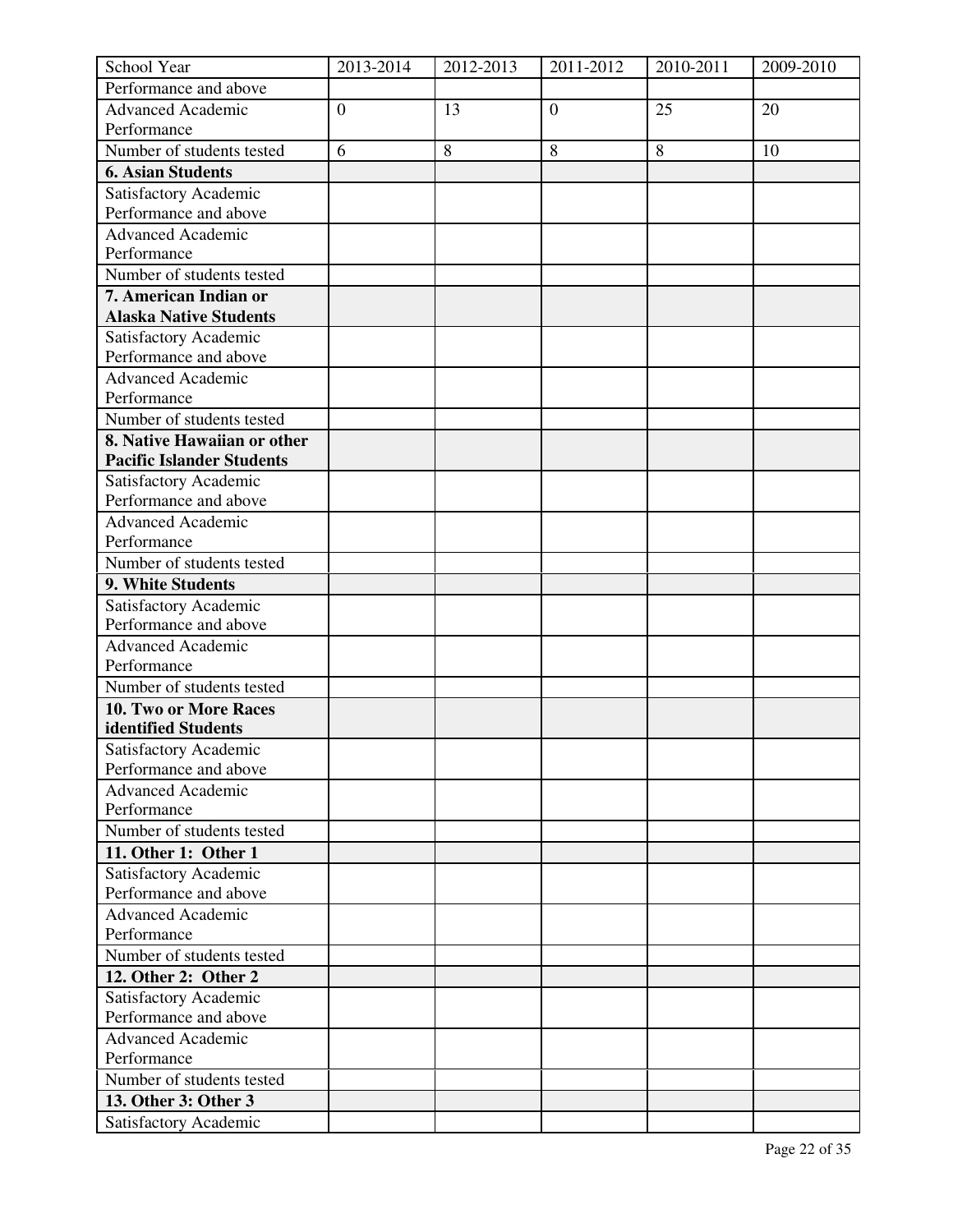| School Year               | 2013-2014 | 2012-2013 | 2011-2012 | 2010-2011 | 2009-2010 |
|---------------------------|-----------|-----------|-----------|-----------|-----------|
| Performance and above     |           |           |           |           |           |
| <b>Advanced Academic</b>  |           |           |           |           |           |
| Performance               |           |           |           |           |           |
| Number of students tested |           |           |           |           |           |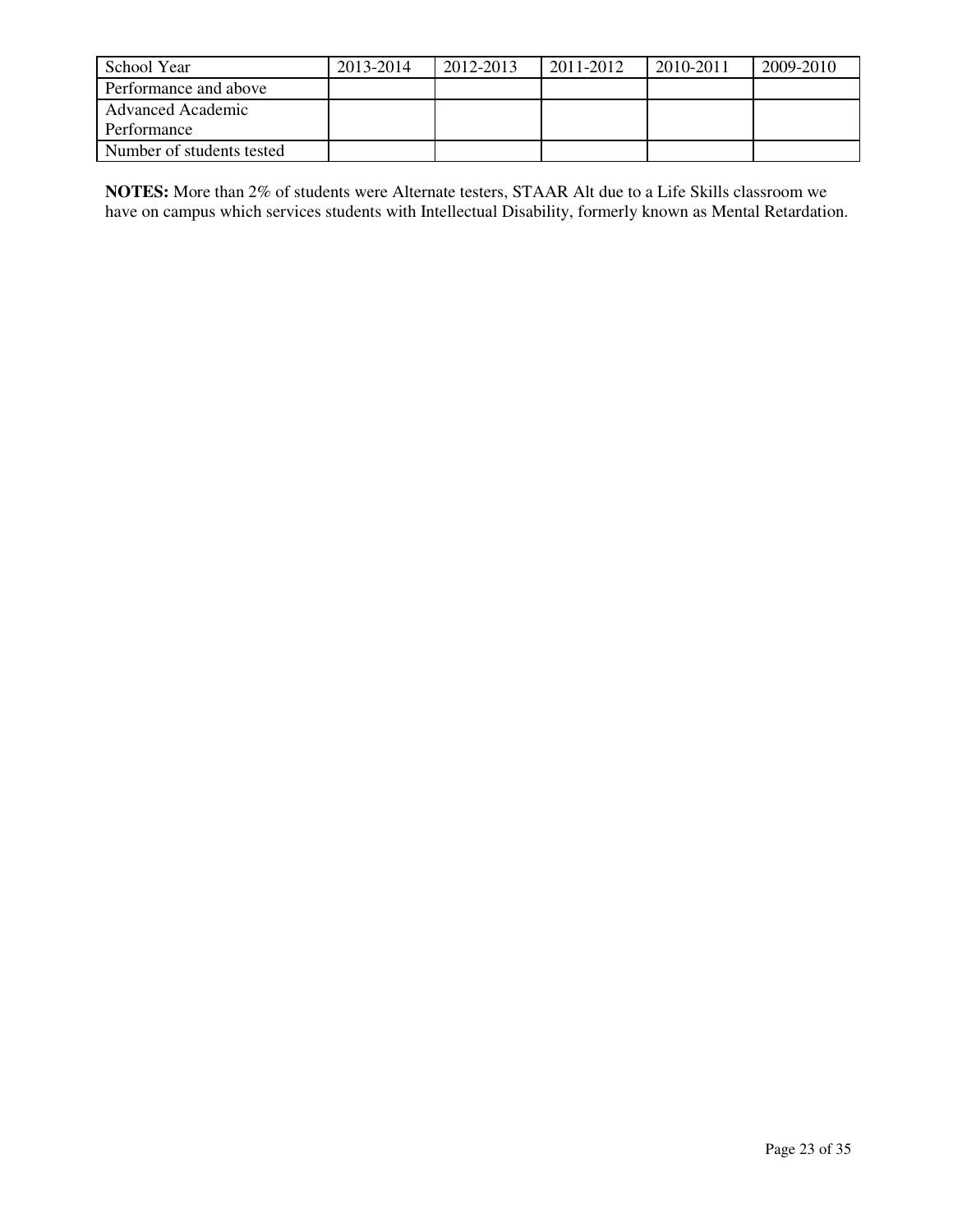| <b>Subject: Math</b>                | <b>Test: STAAR 2011-2014 TAKS 2009-2011</b> |
|-------------------------------------|---------------------------------------------|
| <b>All Students Tested/Grade: 5</b> | <b>Edition/Publication Year: N/A</b>        |
| <b>Publisher: Pearson</b>           |                                             |

| School Year                      | 2013-2014      | 2012-2013      | 2011-2012      | 2010-2011      | 2009-2010      |
|----------------------------------|----------------|----------------|----------------|----------------|----------------|
| Testing month                    | Apr            | Apr            | Apr            | Apr            | Apr            |
| <b>SCHOOL SCORES*</b>            |                |                |                |                |                |
| Satisfactory Academic            | 100            | 100            | 93             | 88             | 94             |
| Performance and above            |                |                |                |                |                |
| <b>Advanced Academic</b>         | 32             | 32             | 11             | 30             | 16             |
| Performance                      |                |                |                |                |                |
| Number of students tested        | 19             | 25             | 27             | 33             | 31             |
| Percent of total students tested | 100            | 99             | 100            | 100            | 99             |
| Number of students tested with   |                |                |                |                |                |
| alternative assessment           |                |                |                |                |                |
| % of students tested with        | $\overline{0}$ | $\overline{4}$ | $\overline{0}$ | $\overline{0}$ | $\theta$       |
| alternative assessment           |                |                |                |                |                |
| <b>SUBGROUP SCORES</b>           |                |                |                |                |                |
| 1. Free and Reduced-Price        |                |                |                |                |                |
| Meals/Socio-Economic/            |                |                |                |                |                |
| <b>Disadvantaged Students</b>    |                |                |                |                |                |
| Satisfactory Academic            | 100            | 100            | 93             | 87             | 93             |
| Performance and above            |                |                |                |                |                |
| <b>Advanced Academic</b>         | 32             | 32             | 11             | 29             | 14             |
| Performance                      |                |                |                |                |                |
| Number of students tested        | 19             | 25             | 27             | 31             | 28             |
| 2. Students receiving Special    |                |                |                |                |                |
| <b>Education</b>                 |                |                |                |                |                |
| Satisfactory Academic            | 100            | 100            | 83             | 100            | 100            |
| Performance and above            |                |                |                |                |                |
| <b>Advanced Academic</b>         | 25             | 50             | $\mathbf{0}$   | 40             | 33             |
| Performance                      |                |                |                |                |                |
| Number of students tested        | 8              | 6              | 6              | 5              | $\overline{3}$ |
| 3. English Language Learner      |                |                |                |                |                |
| <b>Students</b>                  |                |                |                |                |                |
| Satisfactory Academic            | 100            | 100            | 100            | 92             | 78             |
| Performance and above            |                |                |                |                |                |
| Advanced Academic                | 33             | 25             | $\overline{0}$ | 46             | 11             |
| Performance                      |                |                |                |                |                |
| Number of students tested        | 12             | 12             | 12             | 13             | 9              |
| 4. Hispanic or Latino            |                |                |                |                |                |
| <b>Students</b>                  |                |                |                |                |                |
| Satisfactory Academic            | 100            | 100            | 89             | 84             | 91             |
| Performance and above            |                |                |                |                |                |
| <b>Advanced Academic</b>         | 40             | 32             | 5              | 32             | 13             |
| Performance                      |                |                |                |                |                |
| Number of students tested        | 15             | 19             | 19             | 25             | 23             |
| 5. African-American              |                |                |                |                |                |
| <b>Students</b>                  |                |                |                |                |                |
| Satisfactory Academic            | 100            | 100            | 100            | 100            | 100            |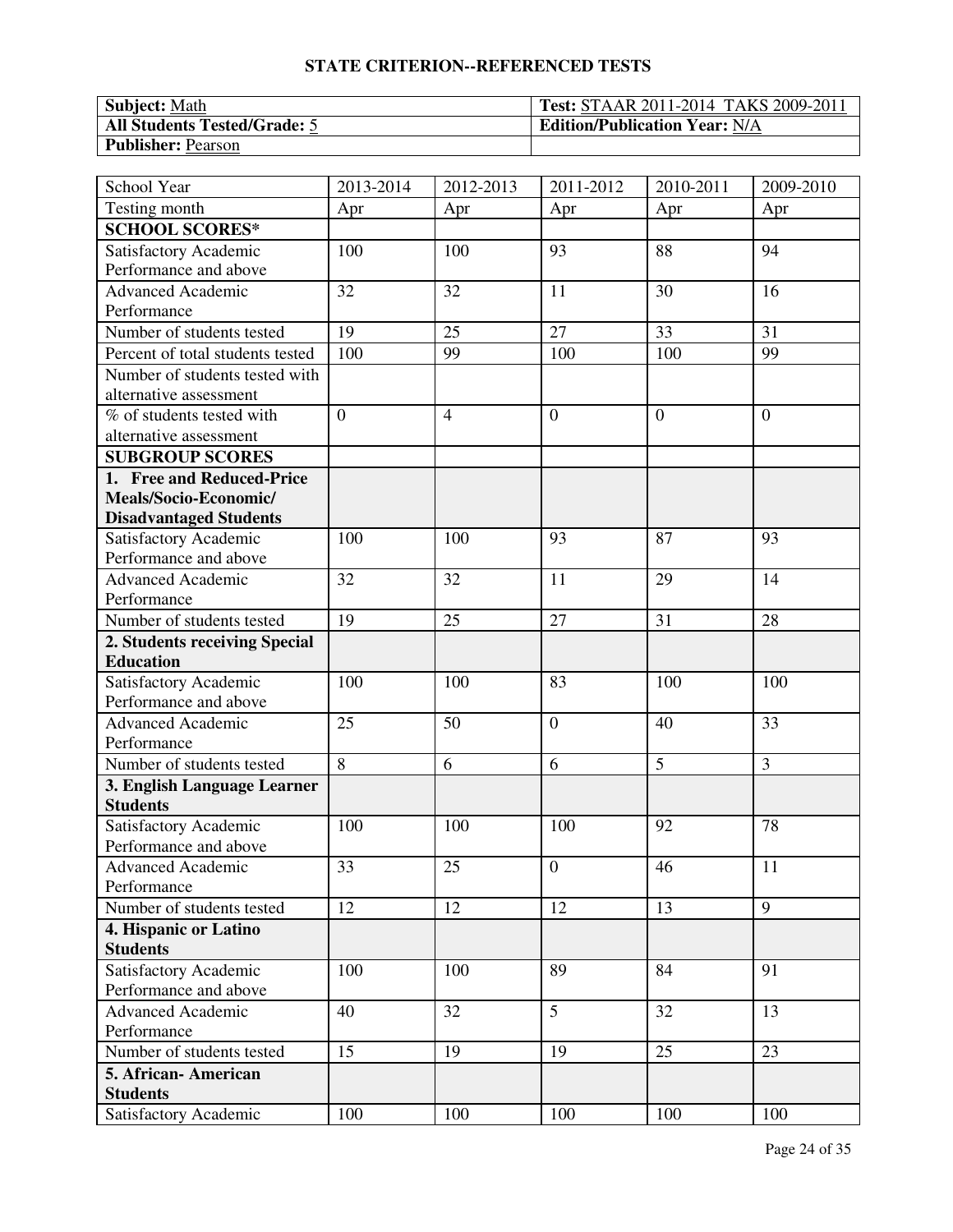| School Year                      | 2013-2014      | 2012-2013 | 2011-2012 | 2010-2011 | 2009-2010 |
|----------------------------------|----------------|-----------|-----------|-----------|-----------|
| Performance and above            |                |           |           |           |           |
| <b>Advanced Academic</b>         | $\overline{0}$ | 20        | 25        | 25        | 25        |
| Performance                      |                |           |           |           |           |
| Number of students tested        | $\overline{4}$ | 5         | $\,8\,$   | 8         | 8         |
| <b>6. Asian Students</b>         |                |           |           |           |           |
| Satisfactory Academic            |                |           |           |           |           |
| Performance and above            |                |           |           |           |           |
| Advanced Academic                |                |           |           |           |           |
| Performance                      |                |           |           |           |           |
| Number of students tested        |                |           |           |           |           |
| 7. American Indian or            |                |           |           |           |           |
| <b>Alaska Native Students</b>    |                |           |           |           |           |
| Satisfactory Academic            |                |           |           |           |           |
| Performance and above            |                |           |           |           |           |
| <b>Advanced Academic</b>         |                |           |           |           |           |
| Performance                      |                |           |           |           |           |
| Number of students tested        |                |           |           |           |           |
| 8. Native Hawaiian or other      |                |           |           |           |           |
| <b>Pacific Islander Students</b> |                |           |           |           |           |
| Satisfactory Academic            |                |           |           |           |           |
| Performance and above            |                |           |           |           |           |
| <b>Advanced Academic</b>         |                |           |           |           |           |
| Performance                      |                |           |           |           |           |
| Number of students tested        |                |           |           |           |           |
| 9. White Students                |                |           |           |           |           |
|                                  |                |           |           |           |           |
| Satisfactory Academic            |                |           |           |           |           |
| Performance and above            |                |           |           |           |           |
| <b>Advanced Academic</b>         |                |           |           |           |           |
| Performance                      |                |           |           |           |           |
| Number of students tested        |                |           |           |           |           |
| 10. Two or More Races            |                |           |           |           |           |
| identified Students              |                |           |           |           |           |
| Satisfactory Academic            |                |           |           |           |           |
| Performance and above            |                |           |           |           |           |
| <b>Advanced Academic</b>         |                |           |           |           |           |
| Performance                      |                |           |           |           |           |
| Number of students tested        |                |           |           |           |           |
| 11. Other 1: Other 1             |                |           |           |           |           |
| Satisfactory Academic            |                |           |           |           |           |
| Performance and above            |                |           |           |           |           |
| <b>Advanced Academic</b>         |                |           |           |           |           |
| Performance                      |                |           |           |           |           |
| Number of students tested        |                |           |           |           |           |
| 12. Other 2: Other 2             |                |           |           |           |           |
| Satisfactory Academic            |                |           |           |           |           |
| Performance and above            |                |           |           |           |           |
| <b>Advanced Academic</b>         |                |           |           |           |           |
| Performance                      |                |           |           |           |           |
| Number of students tested        |                |           |           |           |           |
| 13. Other 3: Other 3             |                |           |           |           |           |
| Satisfactory Academic            |                |           |           |           |           |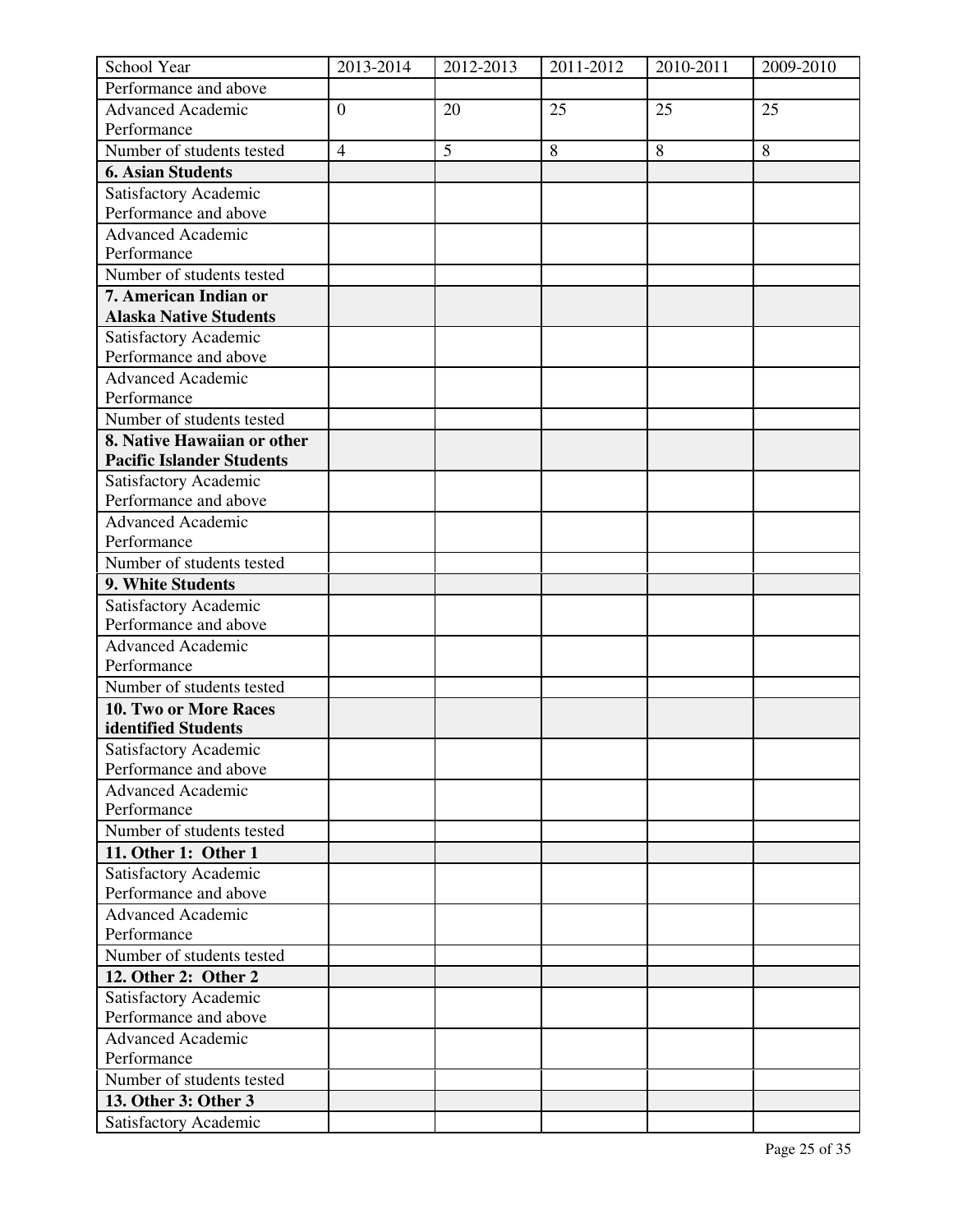| School Year               | 2013-2014 | 2012-2013 | 2011-2012 | 2010-2011 | 2009-2010 |
|---------------------------|-----------|-----------|-----------|-----------|-----------|
| Performance and above     |           |           |           |           |           |
| <b>Advanced Academic</b>  |           |           |           |           |           |
| Performance               |           |           |           |           |           |
| Number of students tested |           |           |           |           |           |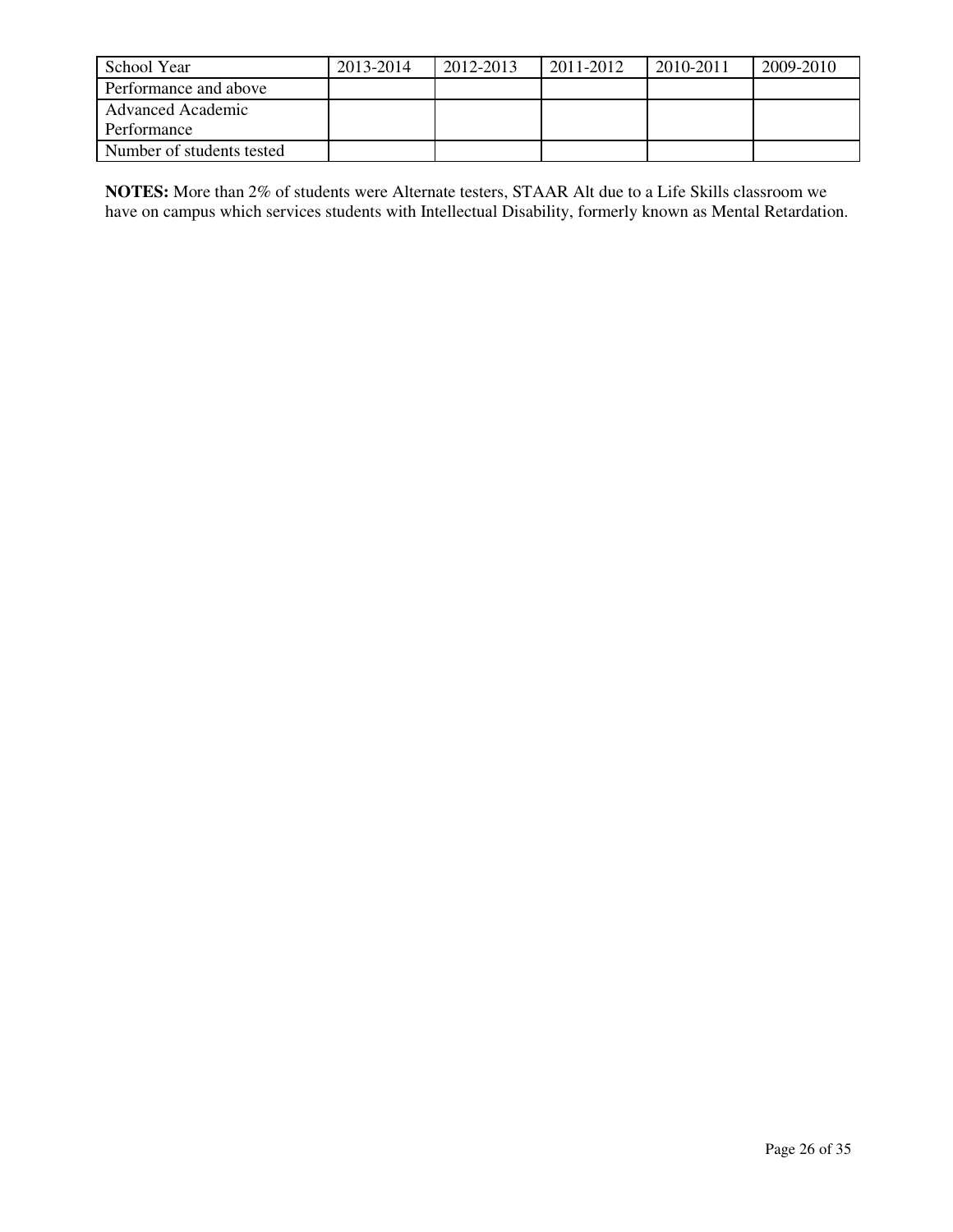| <b>Subject:</b> Reading/ELA         | <b>Test: STAAR 2011-2014 TAKS 2009-2011</b> |
|-------------------------------------|---------------------------------------------|
| <b>All Students Tested/Grade: 3</b> | <b>Edition/Publication Year: N/A</b>        |
| <b>Publisher: Pearson</b>           |                                             |

| School Year                      | 2013-2014      | $\overline{20}$ 12-2013 | 2011-2012        | $\overline{20}10 - 2011$ | 2009-2010      |
|----------------------------------|----------------|-------------------------|------------------|--------------------------|----------------|
| Testing month                    | Apr            | Apr                     | Apr              | Apr                      | Apr            |
| <b>SCHOOL SCORES*</b>            |                |                         |                  |                          |                |
| Satisfactory Academic            | 91             | 88                      | 64               | 79                       | 92             |
| Performance and above            |                |                         |                  |                          |                |
| Advanced Academic                | 31             | 19                      | $\overline{0}$   | 35                       | 36             |
| Performance                      |                |                         |                  |                          |                |
| Number of students tested        | 32             | 26                      | 33               | 34                       | 36             |
| Percent of total students tested | 100            | 100                     | 99               | 100                      | 99             |
| Number of students tested with   |                |                         |                  |                          |                |
| alternative assessment           |                |                         |                  |                          |                |
| % of students tested with        | $\overline{9}$ | $\overline{4}$          | $\boldsymbol{0}$ | $\overline{0}$           | $\theta$       |
| alternative assessment           |                |                         |                  |                          |                |
| <b>SUBGROUP SCORES</b>           |                |                         |                  |                          |                |
| 1. Free and Reduced-Price        |                |                         |                  |                          |                |
| Meals/Socio-Economic/            |                |                         |                  |                          |                |
| <b>Disadvantaged Students</b>    |                |                         |                  |                          |                |
| Satisfactory Academic            | 90             | 88                      | 63               | 79                       | 91             |
| Performance and above            |                |                         |                  |                          |                |
| <b>Advanced Academic</b>         | 30             | 19                      | $\boldsymbol{0}$ | 33                       | 35             |
| Performance                      |                |                         |                  |                          |                |
| Number of students tested        | 30             | 26                      | 32               | 33                       | 34             |
| 2. Students receiving Special    |                |                         |                  |                          |                |
| <b>Education</b>                 |                |                         |                  |                          |                |
| Satisfactory Academic            | 89             | 100                     | 83               | 100                      | 71             |
| Performance and above            |                |                         |                  |                          |                |
| <b>Advanced Academic</b>         | 44             | $\overline{0}$          | $\boldsymbol{0}$ | 33                       | 29             |
| Performance                      |                |                         |                  |                          |                |
| Number of students tested        | 9              | 3                       | 6                | 6                        | $\overline{7}$ |
| 3. English Language Learner      |                |                         |                  |                          |                |
| <b>Students</b>                  |                |                         |                  |                          |                |
| Satisfactory Academic            | 88             | 85                      | 57               | 71                       | 89             |
| Performance and above            |                |                         |                  |                          |                |
| Advanced Academic                | 31             | 15                      | $\mathbf{0}$     | 14                       | $32\,$         |
| Performance                      |                |                         |                  |                          |                |
| Number of students tested        | 16             | 13                      | 14               | 14                       | 19             |
| 4. Hispanic or Latino            |                |                         |                  |                          |                |
| <b>Students</b>                  |                |                         |                  |                          |                |
| Satisfactory Academic            | 96             | 90                      | 60               | 79                       | 89             |
| Performance and above            |                |                         |                  |                          |                |
| Advanced Academic                | 35             | 19                      | $\mathbf{0}$     | 21                       | 29             |
| Performance                      |                |                         |                  |                          |                |
| Number of students tested        | 26             | 21                      | 20               | 24                       | 28             |
| 5. African-American              |                |                         |                  |                          |                |
| <b>Students</b>                  |                |                         |                  |                          |                |
| Satisfactory Academic            | 67             | 80                      | 67               | 80                       | 100            |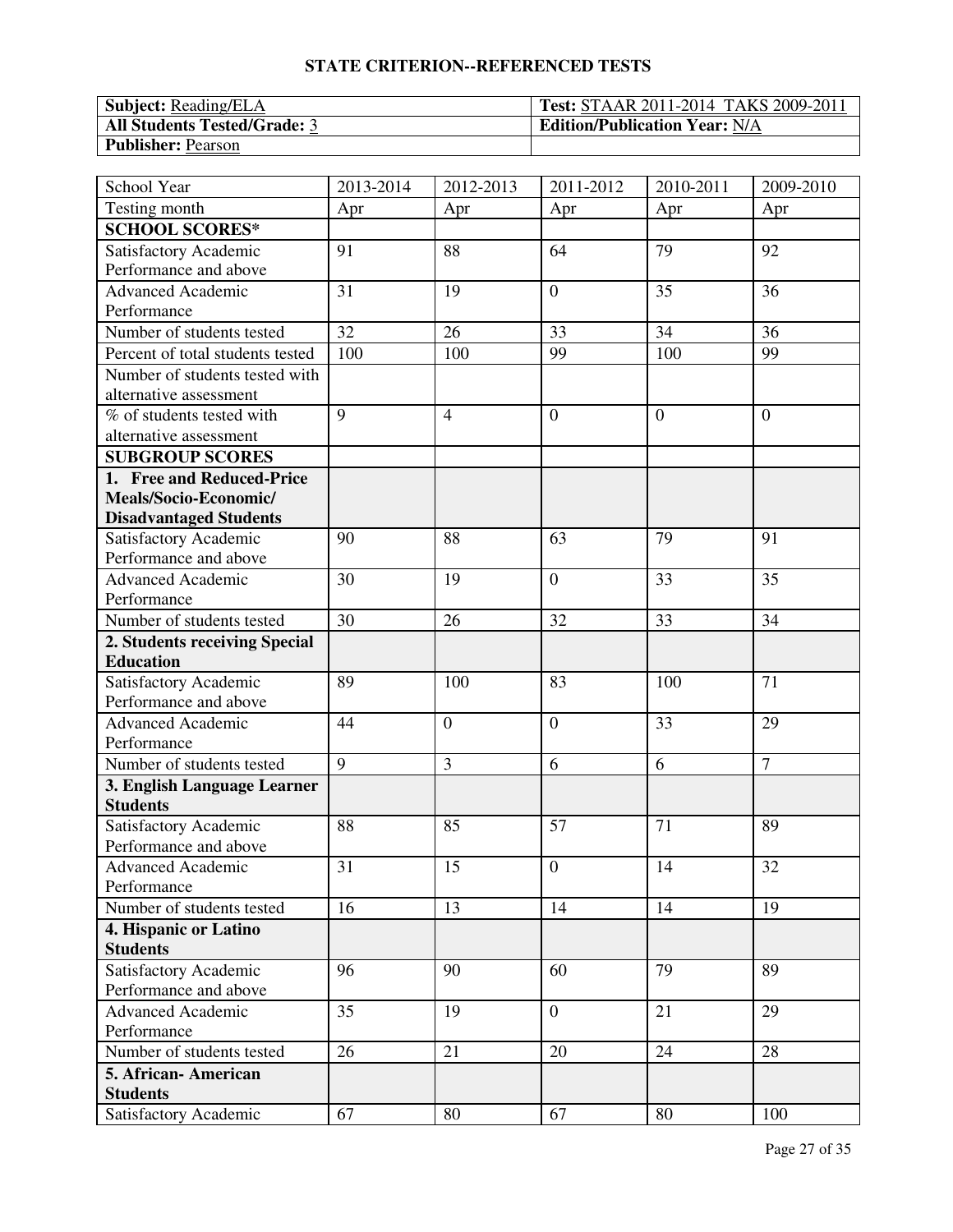| School Year                                    | 2013-2014 | 2012-2013 | 2011-2012        | 2010-2011 | 2009-2010 |
|------------------------------------------------|-----------|-----------|------------------|-----------|-----------|
| Performance and above                          |           |           |                  |           |           |
| <b>Advanced Academic</b>                       | 17        | 20        | $\boldsymbol{0}$ | 70        | 63        |
| Performance                                    |           |           |                  |           |           |
| Number of students tested                      | 6         | 5         | 12               | 10        | 8         |
| <b>6. Asian Students</b>                       |           |           |                  |           |           |
| Satisfactory Academic                          |           |           |                  |           |           |
| Performance and above                          |           |           |                  |           |           |
| Advanced Academic                              |           |           |                  |           |           |
| Performance                                    |           |           |                  |           |           |
| Number of students tested                      |           |           |                  |           |           |
| 7. American Indian or                          |           |           |                  |           |           |
| <b>Alaska Native Students</b>                  |           |           |                  |           |           |
| Satisfactory Academic                          |           |           |                  |           |           |
| Performance and above                          |           |           |                  |           |           |
| <b>Advanced Academic</b>                       |           |           |                  |           |           |
| Performance                                    |           |           |                  |           |           |
| Number of students tested                      |           |           |                  |           |           |
| 8. Native Hawaiian or other                    |           |           |                  |           |           |
| <b>Pacific Islander Students</b>               |           |           |                  |           |           |
| Satisfactory Academic                          |           |           |                  |           |           |
| Performance and above                          |           |           |                  |           |           |
| <b>Advanced Academic</b>                       |           |           |                  |           |           |
| Performance                                    |           |           |                  |           |           |
| Number of students tested                      |           |           |                  |           |           |
| 9. White Students                              |           |           |                  |           |           |
|                                                |           |           |                  |           |           |
| Satisfactory Academic<br>Performance and above |           |           |                  |           |           |
|                                                |           |           |                  |           |           |
| <b>Advanced Academic</b><br>Performance        |           |           |                  |           |           |
|                                                |           |           |                  |           |           |
| Number of students tested                      |           |           |                  |           |           |
| 10. Two or More Races                          |           |           |                  |           |           |
| identified Students                            |           |           |                  |           |           |
| Satisfactory Academic<br>Performance and above |           |           |                  |           |           |
| <b>Advanced Academic</b>                       |           |           |                  |           |           |
| Performance                                    |           |           |                  |           |           |
|                                                |           |           |                  |           |           |
| Number of students tested                      |           |           |                  |           |           |
| 11. Other 1: Other 1                           |           |           |                  |           |           |
| Satisfactory Academic                          |           |           |                  |           |           |
| Performance and above                          |           |           |                  |           |           |
| <b>Advanced Academic</b>                       |           |           |                  |           |           |
| Performance                                    |           |           |                  |           |           |
| Number of students tested                      |           |           |                  |           |           |
| 12. Other 2: Other 2                           |           |           |                  |           |           |
| Satisfactory Academic                          |           |           |                  |           |           |
| Performance and above                          |           |           |                  |           |           |
| <b>Advanced Academic</b>                       |           |           |                  |           |           |
| Performance                                    |           |           |                  |           |           |
| Number of students tested                      |           |           |                  |           |           |
| 13. Other 3: Other 3                           |           |           |                  |           |           |
| Satisfactory Academic                          |           |           |                  |           |           |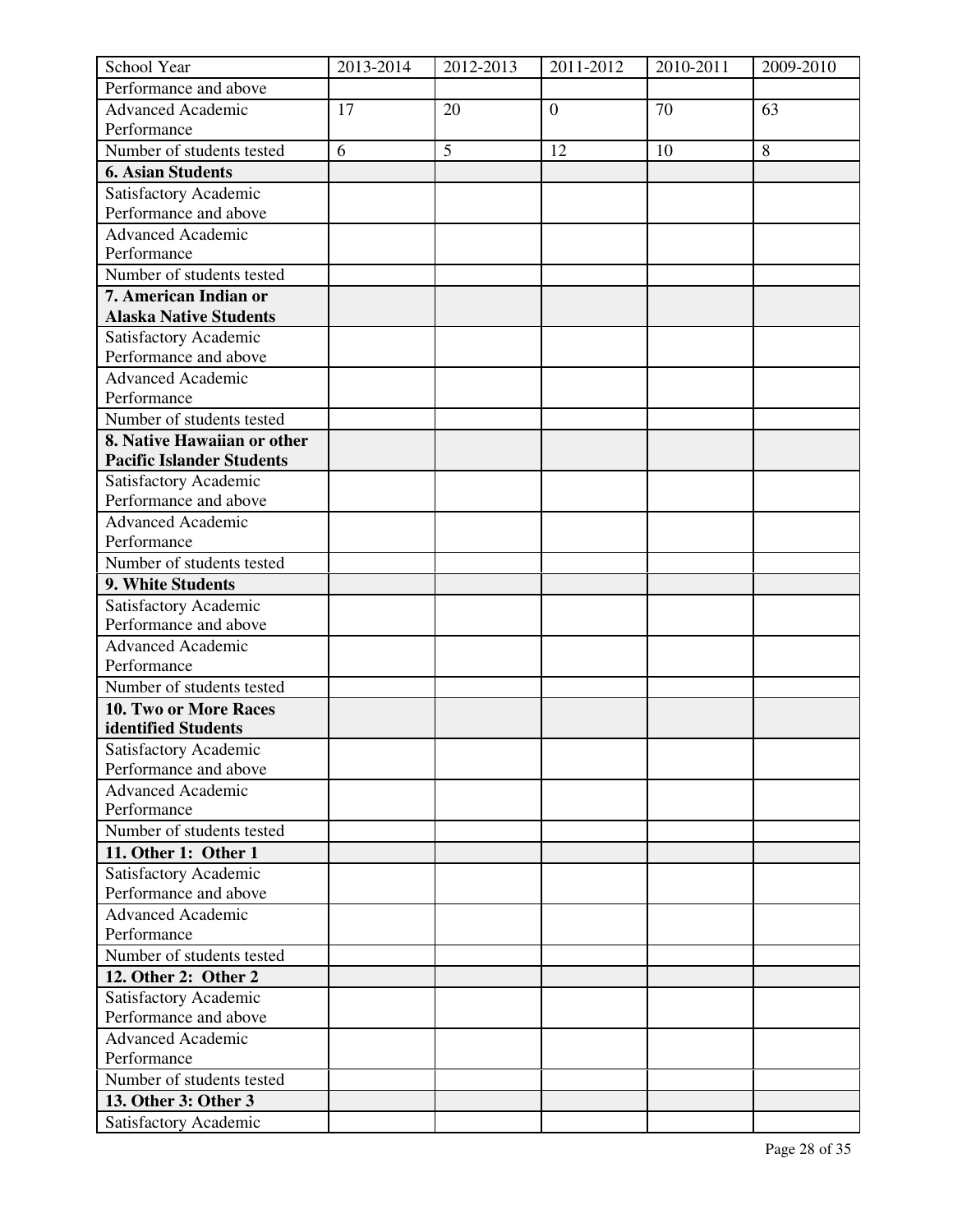| School Year               | 2013-2014 | 2012-2013 | 2011-2012 | 2010-2011 | 2009-2010 |
|---------------------------|-----------|-----------|-----------|-----------|-----------|
| Performance and above     |           |           |           |           |           |
| <b>Advanced Academic</b>  |           |           |           |           |           |
| Performance               |           |           |           |           |           |
| Number of students tested |           |           |           |           |           |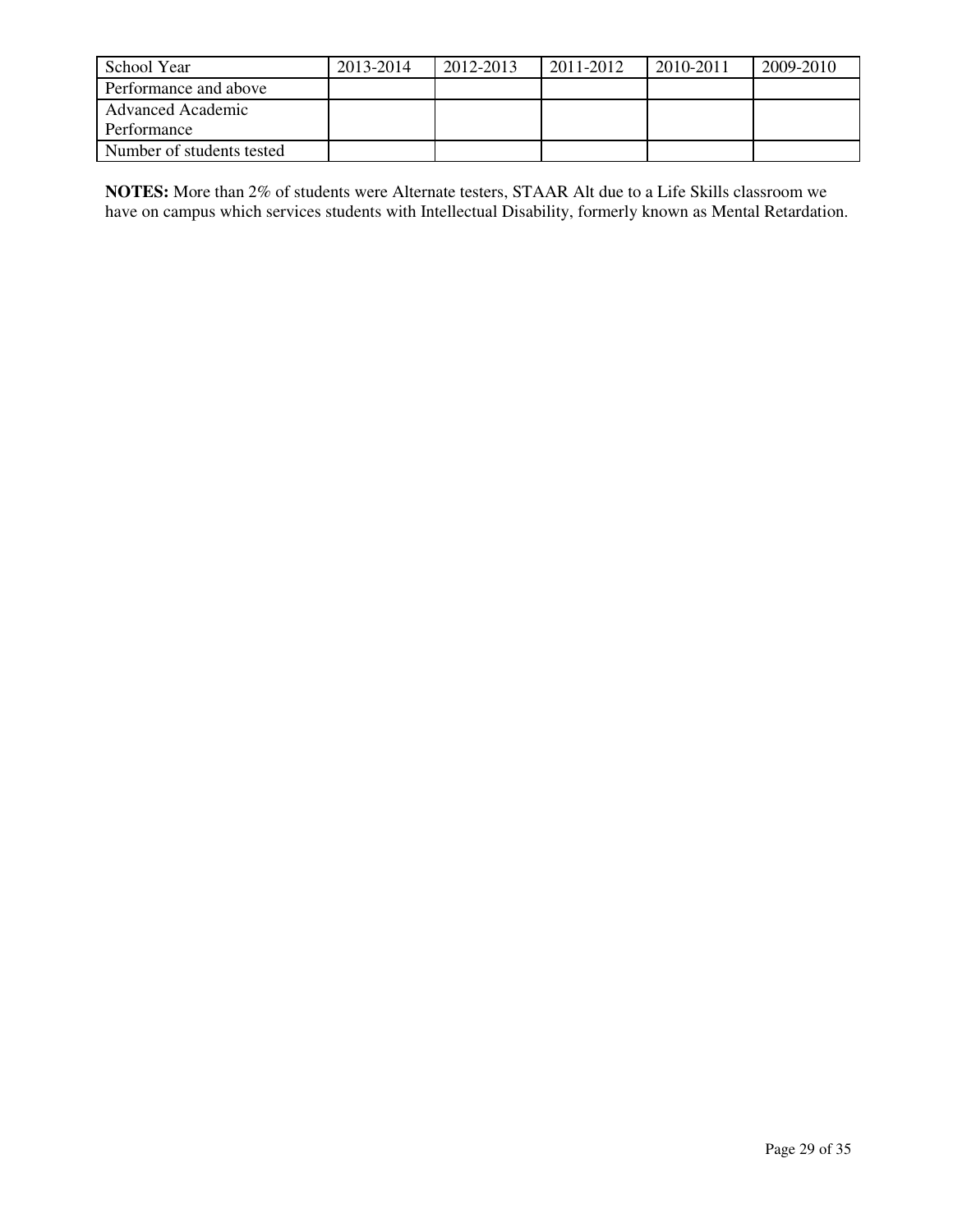| <b>Subject:</b> Reading/ELA         | <b>Test: STAAR 2011-2014 TAKS 2009-2011</b> |
|-------------------------------------|---------------------------------------------|
| <b>All Students Tested/Grade: 4</b> | <b>Edition/Publication Year: N/A</b>        |
| <b>Publisher: Pearson</b>           |                                             |

| School Year                                    | 2013-2014        | 2012-2013        | 2011-2012        | 2010-2011      | 2009-2010      |
|------------------------------------------------|------------------|------------------|------------------|----------------|----------------|
| Testing month                                  | Apr              | Apr              | Apr              | Apr            | Apr            |
| <b>SCHOOL SCORES*</b>                          |                  |                  |                  |                |                |
| Satisfactory Academic                          | 100              | 88               | 76               | 94             | 94             |
| Performance and above                          |                  |                  |                  |                |                |
| <b>Advanced Academic</b>                       | 31               | 20               | 6                | 26             | 24             |
| Performance                                    |                  |                  |                  |                |                |
| Number of students tested                      | 26               | 25               | 33               | 31             | 34             |
| Percent of total students tested               | 100              | 100              | 99               | 100            | 99             |
| Number of students tested with                 |                  |                  |                  |                |                |
| alternative assessment                         |                  |                  |                  |                |                |
| % of students tested with                      | 8                | $\boldsymbol{0}$ | $\boldsymbol{0}$ | $\overline{0}$ | $\overline{0}$ |
| alternative assessment                         |                  |                  |                  |                |                |
| <b>SUBGROUP SCORES</b>                         |                  |                  |                  |                |                |
| 1. Free and Reduced-Price                      |                  |                  |                  |                |                |
| Meals/Socio-Economic/                          |                  |                  |                  |                |                |
| <b>Disadvantaged Students</b>                  |                  |                  |                  |                |                |
| Satisfactory Academic                          | 100              | 88               | 75               | 93             | 94             |
| Performance and above                          |                  |                  |                  |                |                |
| <b>Advanced Academic</b>                       | 31               | 20               | $\overline{3}$   | 24             | 19             |
| Performance                                    |                  |                  |                  |                |                |
| Number of students tested                      | 26               | 25               | 32               | 29             | 31             |
| 2. Students receiving Special                  |                  |                  |                  |                |                |
| <b>Education</b>                               |                  |                  |                  |                |                |
| Satisfactory Academic                          | 100              | 100              | 67               | 83             | 80             |
| Performance and above                          |                  |                  |                  |                |                |
| <b>Advanced Academic</b>                       | $\boldsymbol{0}$ | 30               | $\mathbf{0}$     | 33             | 80             |
| Performance                                    |                  |                  |                  |                |                |
| Number of students tested                      | 5                | 10               | 9                | 6              | 5              |
| 3. English Language Learner                    |                  |                  |                  |                |                |
| <b>Students</b>                                |                  |                  |                  |                |                |
| Satisfactory Academic                          | 100              | 82               | 82               | 93             | 93             |
| Performance and above                          |                  |                  |                  |                |                |
| <b>Advanced Academic</b>                       | 42               | 18               | $\overline{0}$   | 14             | 14             |
| Performance<br>Number of students tested       | 12               | 11               | 17               | 14             | 14             |
|                                                |                  |                  |                  |                |                |
| 4. Hispanic or Latino<br><b>Students</b>       |                  |                  |                  |                |                |
|                                                | 100              | 94               | 76               | 91             | 92             |
| Satisfactory Academic<br>Performance and above |                  |                  |                  |                |                |
| <b>Advanced Academic</b>                       | 35               | 19               | $\overline{4}$   | 26             | 25             |
| Performance                                    |                  |                  |                  |                |                |
| Number of students tested                      | 20               | 16               | 25               | 23             | 24             |
| 5. African-American                            |                  |                  |                  |                |                |
| <b>Students</b>                                |                  |                  |                  |                |                |
| Satisfactory Academic                          | 100              | 78               | 75               | 100            | 100            |
|                                                |                  |                  |                  |                |                |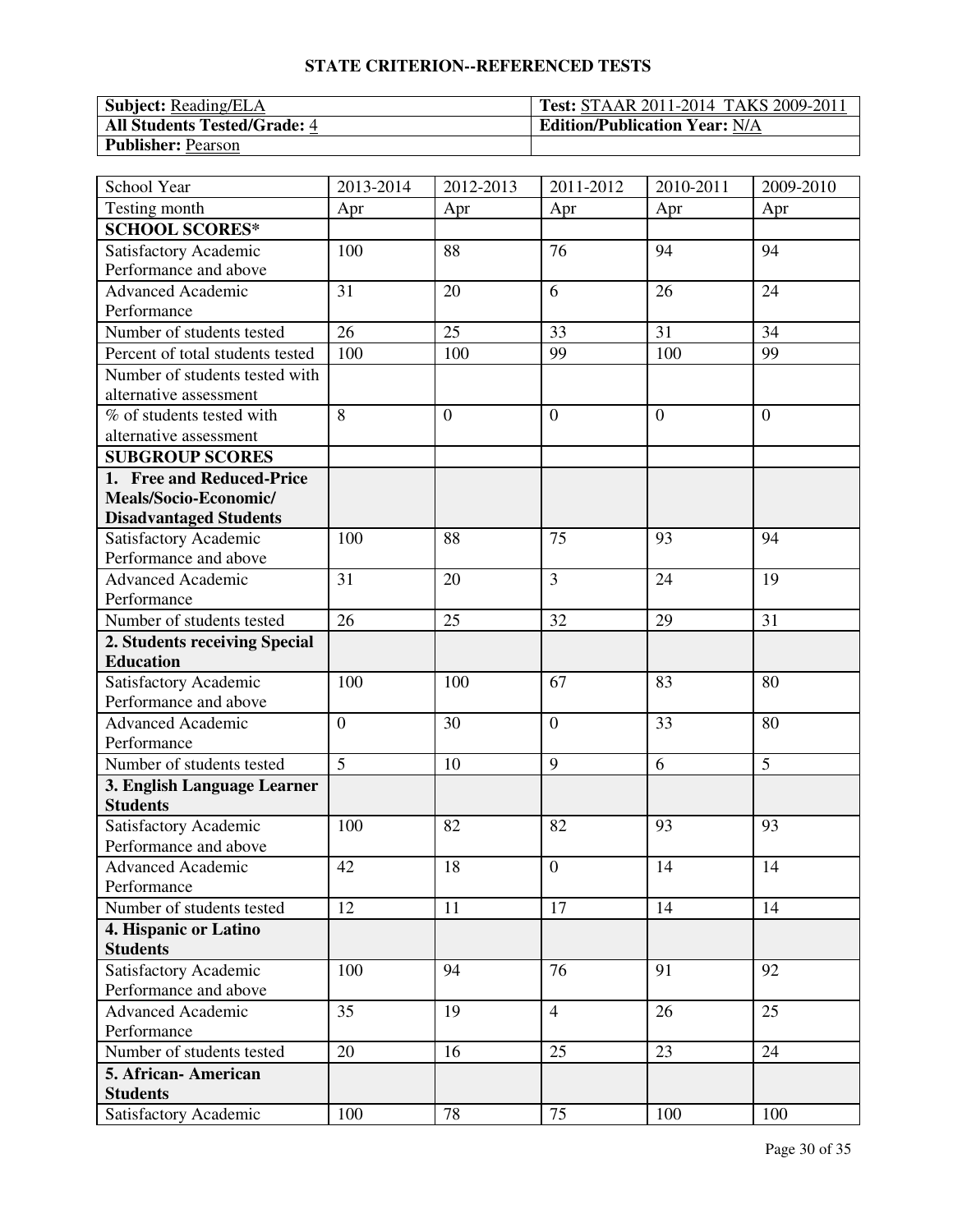| School Year                      | 2013-2014 | 2012-2013 | 2011-2012 | 2010-2011 | 2009-2010 |
|----------------------------------|-----------|-----------|-----------|-----------|-----------|
| Performance and above            |           |           |           |           |           |
| <b>Advanced Academic</b>         | 17        | 22        | 13        | 25        | 20        |
| Performance                      |           |           |           |           |           |
| Number of students tested        | 6         | 9         | $\,8\,$   | 8         | 10        |
| <b>6. Asian Students</b>         |           |           |           |           |           |
| Satisfactory Academic            |           |           |           |           |           |
| Performance and above            |           |           |           |           |           |
| Advanced Academic                |           |           |           |           |           |
| Performance                      |           |           |           |           |           |
| Number of students tested        |           |           |           |           |           |
| 7. American Indian or            |           |           |           |           |           |
| <b>Alaska Native Students</b>    |           |           |           |           |           |
| Satisfactory Academic            |           |           |           |           |           |
| Performance and above            |           |           |           |           |           |
| <b>Advanced Academic</b>         |           |           |           |           |           |
| Performance                      |           |           |           |           |           |
| Number of students tested        |           |           |           |           |           |
| 8. Native Hawaiian or other      |           |           |           |           |           |
| <b>Pacific Islander Students</b> |           |           |           |           |           |
| Satisfactory Academic            |           |           |           |           |           |
| Performance and above            |           |           |           |           |           |
| <b>Advanced Academic</b>         |           |           |           |           |           |
| Performance                      |           |           |           |           |           |
| Number of students tested        |           |           |           |           |           |
| 9. White Students                |           |           |           |           |           |
|                                  |           |           |           |           |           |
| Satisfactory Academic            |           |           |           |           |           |
| Performance and above            |           |           |           |           |           |
| <b>Advanced Academic</b>         |           |           |           |           |           |
| Performance                      |           |           |           |           |           |
| Number of students tested        |           |           |           |           |           |
| 10. Two or More Races            |           |           |           |           |           |
| identified Students              |           |           |           |           |           |
| Satisfactory Academic            |           |           |           |           |           |
| Performance and above            |           |           |           |           |           |
| <b>Advanced Academic</b>         |           |           |           |           |           |
| Performance                      |           |           |           |           |           |
| Number of students tested        |           |           |           |           |           |
| 11. Other 1: Other 1             |           |           |           |           |           |
| Satisfactory Academic            |           |           |           |           |           |
| Performance and above            |           |           |           |           |           |
| <b>Advanced Academic</b>         |           |           |           |           |           |
| Performance                      |           |           |           |           |           |
| Number of students tested        |           |           |           |           |           |
| 12. Other 2: Other 2             |           |           |           |           |           |
| Satisfactory Academic            |           |           |           |           |           |
| Performance and above            |           |           |           |           |           |
| <b>Advanced Academic</b>         |           |           |           |           |           |
| Performance                      |           |           |           |           |           |
| Number of students tested        |           |           |           |           |           |
| 13. Other 3: Other 3             |           |           |           |           |           |
| Satisfactory Academic            |           |           |           |           |           |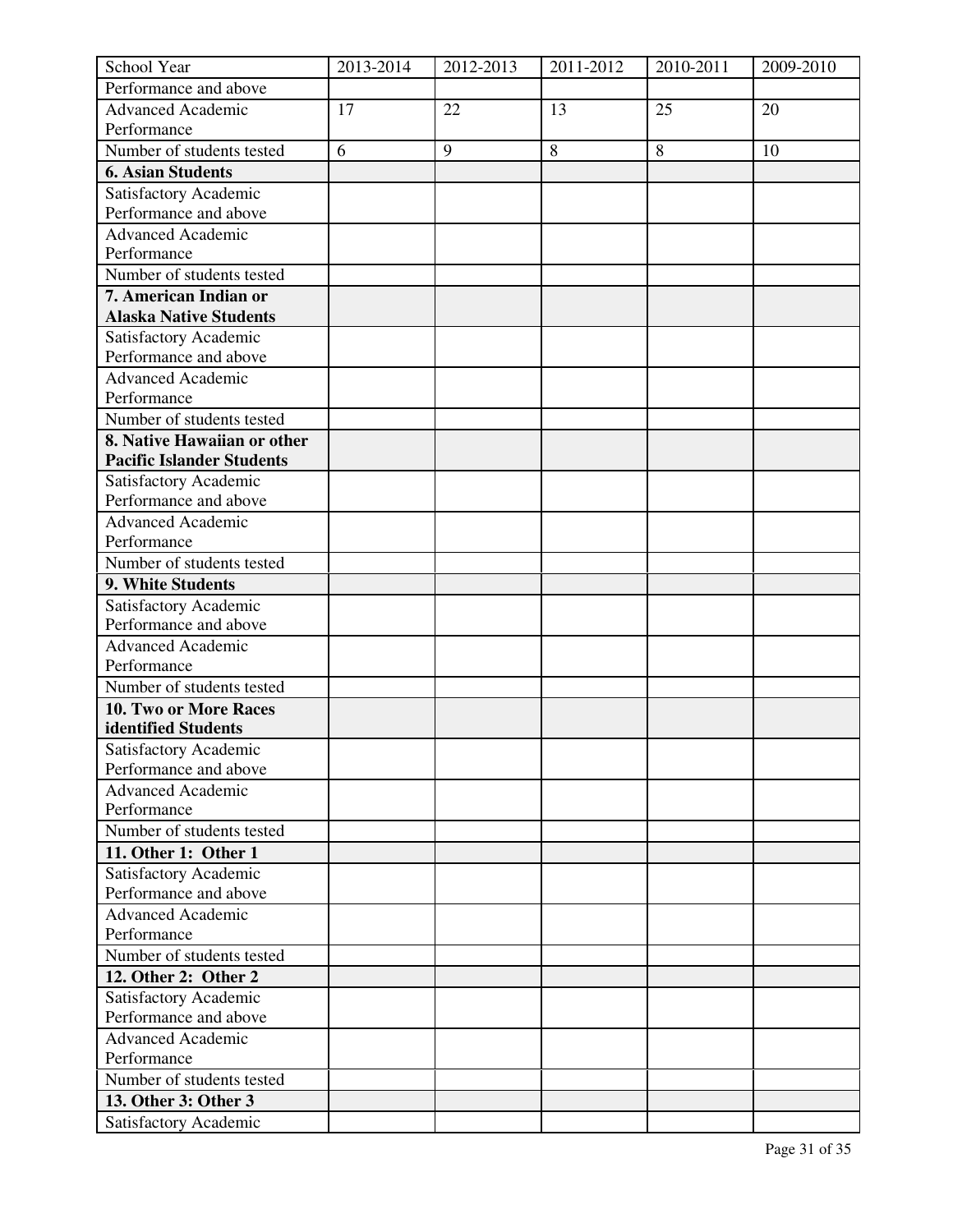| School Year               | 2013-2014 | 2012-2013 | 2011-2012 | 2010-2011 | 2009-2010 |
|---------------------------|-----------|-----------|-----------|-----------|-----------|
| Performance and above     |           |           |           |           |           |
| <b>Advanced Academic</b>  |           |           |           |           |           |
| Performance               |           |           |           |           |           |
| Number of students tested |           |           |           |           |           |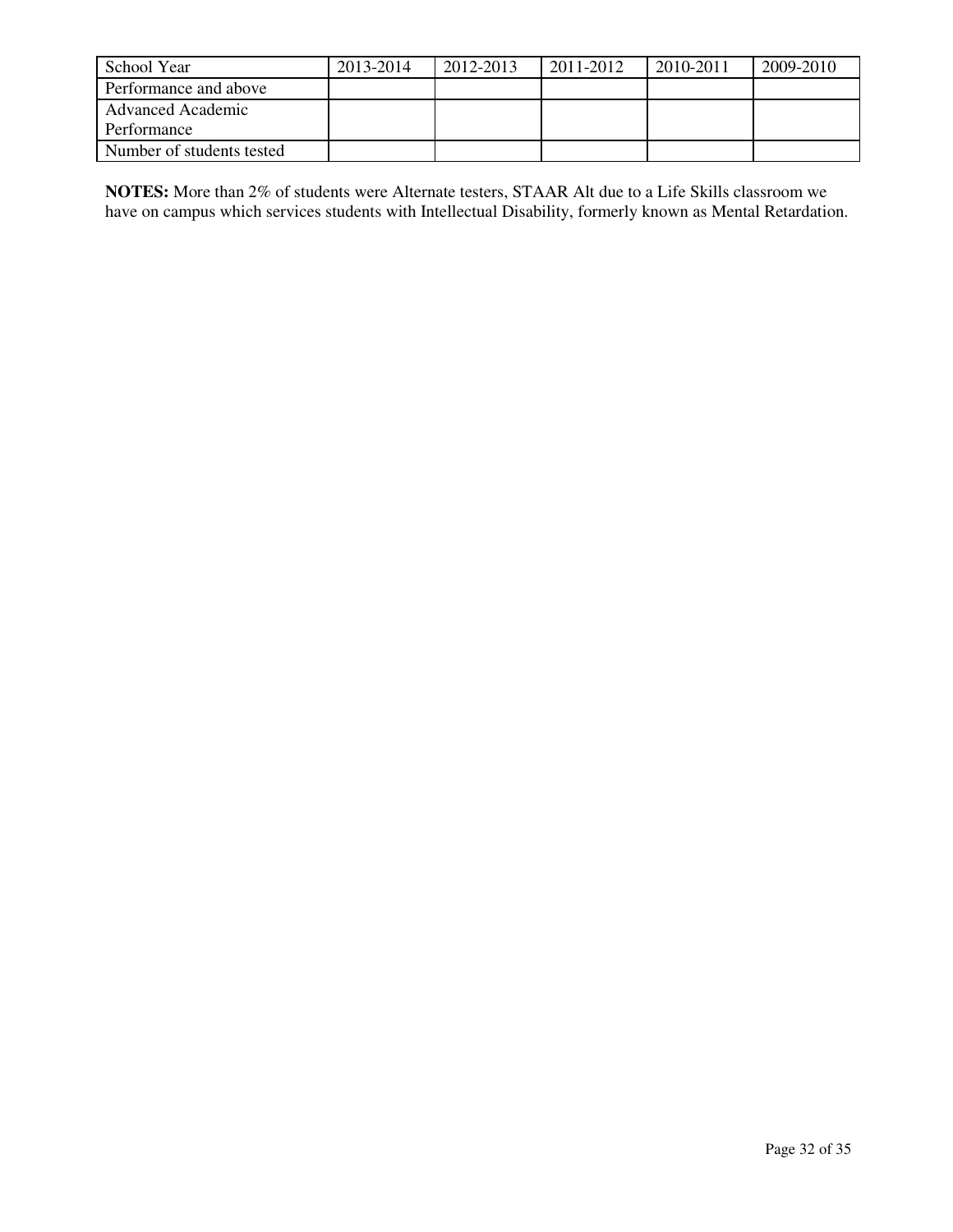| <b>Subject:</b> Reading/ELA         | <b>Test: STAAR 2011-2014 TAKS 2009-2011</b> |
|-------------------------------------|---------------------------------------------|
| <b>All Students Tested/Grade: 5</b> | <b>Edition/Publication Year: N/A</b>        |
| <b>Publisher: Pearson</b>           |                                             |

| School Year                      | 2013-2014      | $\overline{20}$ 12-2013 | 2011-2012        | $\overline{20}10 - 2011$ | 2009-2010 |
|----------------------------------|----------------|-------------------------|------------------|--------------------------|-----------|
| Testing month                    | Apr            | Apr                     | Apr              | Apr                      | Apr       |
| <b>SCHOOL SCORES*</b>            |                |                         |                  |                          |           |
| Satisfactory Academic            | 95             | 96                      | 85               | 89                       | 97        |
| Performance and above            |                |                         |                  |                          |           |
| Advanced Academic                | 32             | 20                      | $\overline{7}$   | 11                       | 16        |
| Performance                      |                |                         |                  |                          |           |
| Number of students tested        | 19             | 25                      | 27               | 35                       | 31        |
| Percent of total students tested | 100            | 100                     | 99               | 100                      | 99        |
| Number of students tested with   |                |                         |                  |                          |           |
| alternative assessment           |                |                         |                  |                          |           |
| % of students tested with        | $\overline{0}$ | $\overline{4}$          | $\boldsymbol{0}$ | $\overline{0}$           | $\theta$  |
| alternative assessment           |                |                         |                  |                          |           |
| <b>SUBGROUP SCORES</b>           |                |                         |                  |                          |           |
| 1. Free and Reduced-Price        |                |                         |                  |                          |           |
| Meals/Socio-Economic/            |                |                         |                  |                          |           |
| <b>Disadvantaged Students</b>    |                |                         |                  |                          |           |
| Satisfactory Academic            | 95             | 96                      | 85               | 88                       | 96        |
| Performance and above            |                |                         |                  |                          |           |
| <b>Advanced Academic</b>         | 32             | 20                      | $\overline{7}$   | 12                       | 18        |
| Performance                      |                |                         |                  |                          |           |
| Number of students tested        | 19             | 25                      | 27               | 33                       | 28        |
| 2. Students receiving Special    |                |                         |                  |                          |           |
| <b>Education</b>                 |                |                         |                  |                          |           |
| Satisfactory Academic            | 100            | 100                     | 83               | 100                      | 100       |
| Performance and above            |                |                         |                  |                          |           |
| <b>Advanced Academic</b>         | 63             | 33                      | $\boldsymbol{0}$ | 40                       | 33        |
| Performance                      |                |                         |                  |                          |           |
| Number of students tested        | 8              | 6                       | 6                | 5                        | 3         |
| 3. English Language Learner      |                |                         |                  |                          |           |
| <b>Students</b>                  |                |                         |                  |                          |           |
| Satisfactory Academic            | 92             | 92                      | 67               | 73                       | 100       |
| Performance and above            |                |                         |                  |                          |           |
| Advanced Academic                | 33             | $\boldsymbol{0}$        | $\mathbf{0}$     | $\overline{7}$           | 22        |
| Performance                      |                |                         |                  |                          |           |
| Number of students tested        | 12             | 12                      | 12               | 15                       | 9         |
| 4. Hispanic or Latino            |                |                         |                  |                          |           |
| <b>Students</b>                  |                |                         |                  |                          |           |
| Satisfactory Academic            | 93             | 95                      | 84               | 85                       | 96        |
| Performance and above            |                |                         |                  |                          |           |
| Advanced Academic                | 40             | 11                      | $\overline{5}$   | 15                       | 17        |
| Performance                      |                |                         |                  |                          |           |
| Number of students tested        | 15             | 19                      | 19               | 27                       | 23        |
| 5. African-American              |                |                         |                  |                          |           |
| <b>Students</b>                  |                |                         |                  |                          |           |
| Satisfactory Academic            | 100            | 100                     | 88               | 100                      | 100       |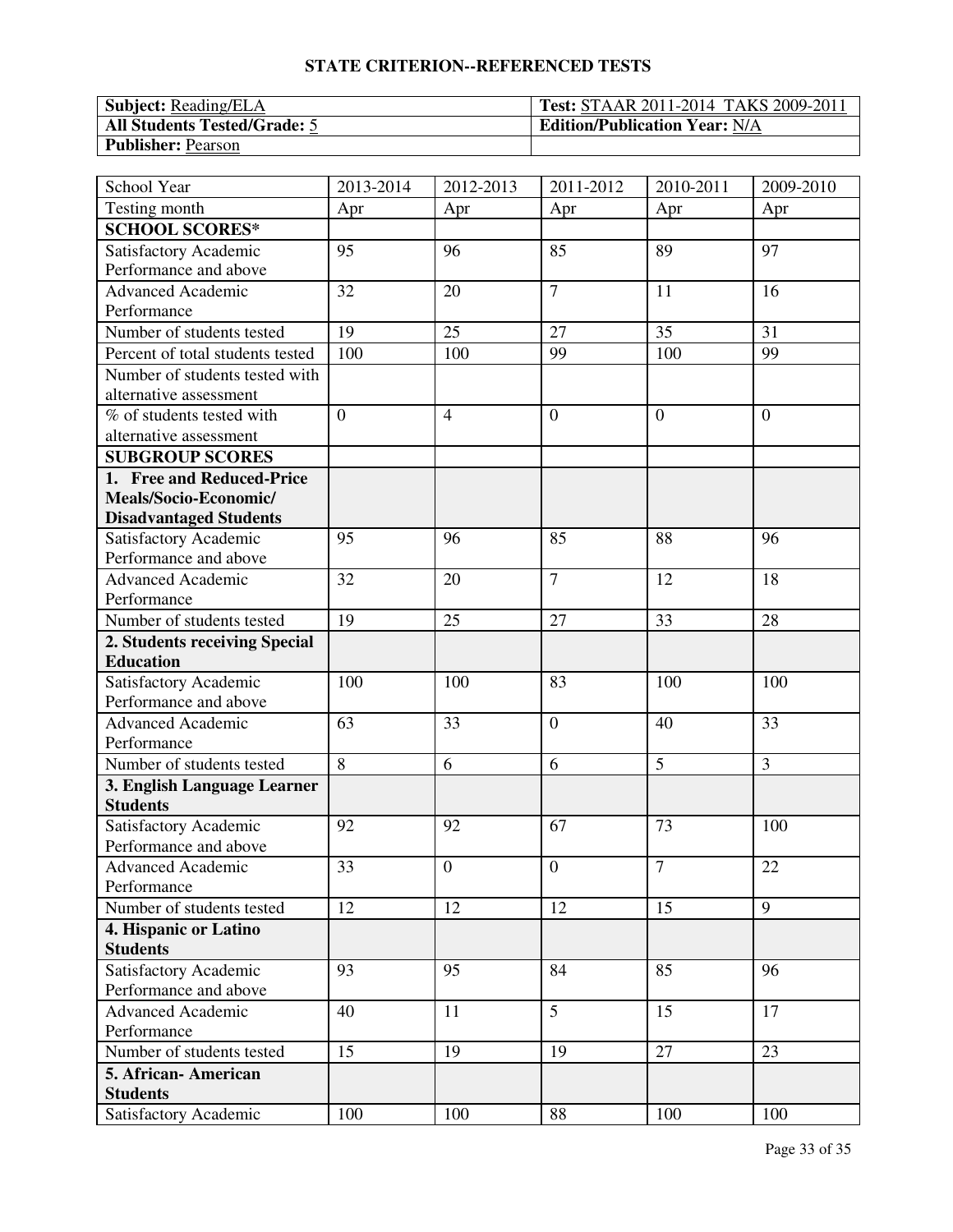| School Year                      | 2013-2014      | 2012-2013 | 2011-2012 | 2010-2011      | 2009-2010 |
|----------------------------------|----------------|-----------|-----------|----------------|-----------|
| Performance and above            |                |           |           |                |           |
| <b>Advanced Academic</b>         | $\overline{0}$ | 60        | 13        | $\overline{0}$ | 13        |
| Performance                      |                |           |           |                |           |
| Number of students tested        | $\overline{4}$ | 5         | $\,8\,$   | 8              | 8         |
| <b>6. Asian Students</b>         |                |           |           |                |           |
| Satisfactory Academic            |                |           |           |                |           |
| Performance and above            |                |           |           |                |           |
| Advanced Academic                |                |           |           |                |           |
| Performance                      |                |           |           |                |           |
| Number of students tested        |                |           |           |                |           |
| 7. American Indian or            |                |           |           |                |           |
| <b>Alaska Native Students</b>    |                |           |           |                |           |
| Satisfactory Academic            |                |           |           |                |           |
| Performance and above            |                |           |           |                |           |
| <b>Advanced Academic</b>         |                |           |           |                |           |
| Performance                      |                |           |           |                |           |
| Number of students tested        |                |           |           |                |           |
| 8. Native Hawaiian or other      |                |           |           |                |           |
| <b>Pacific Islander Students</b> |                |           |           |                |           |
| Satisfactory Academic            |                |           |           |                |           |
| Performance and above            |                |           |           |                |           |
| <b>Advanced Academic</b>         |                |           |           |                |           |
| Performance                      |                |           |           |                |           |
| Number of students tested        |                |           |           |                |           |
| 9. White Students                |                |           |           |                |           |
| Satisfactory Academic            |                |           |           |                |           |
| Performance and above            |                |           |           |                |           |
| <b>Advanced Academic</b>         |                |           |           |                |           |
| Performance                      |                |           |           |                |           |
| Number of students tested        |                |           |           |                |           |
| 10. Two or More Races            |                |           |           |                |           |
| identified Students              |                |           |           |                |           |
| Satisfactory Academic            |                |           |           |                |           |
| Performance and above            |                |           |           |                |           |
| <b>Advanced Academic</b>         |                |           |           |                |           |
| Performance                      |                |           |           |                |           |
| Number of students tested        |                |           |           |                |           |
| 11. Other 1: Other 1             |                |           |           |                |           |
| Satisfactory Academic            |                |           |           |                |           |
| Performance and above            |                |           |           |                |           |
| <b>Advanced Academic</b>         |                |           |           |                |           |
| Performance                      |                |           |           |                |           |
| Number of students tested        |                |           |           |                |           |
| 12. Other 2: Other 2             |                |           |           |                |           |
| Satisfactory Academic            |                |           |           |                |           |
| Performance and above            |                |           |           |                |           |
| <b>Advanced Academic</b>         |                |           |           |                |           |
| Performance                      |                |           |           |                |           |
| Number of students tested        |                |           |           |                |           |
| 13. Other 3: Other 3             |                |           |           |                |           |
| Satisfactory Academic            |                |           |           |                |           |